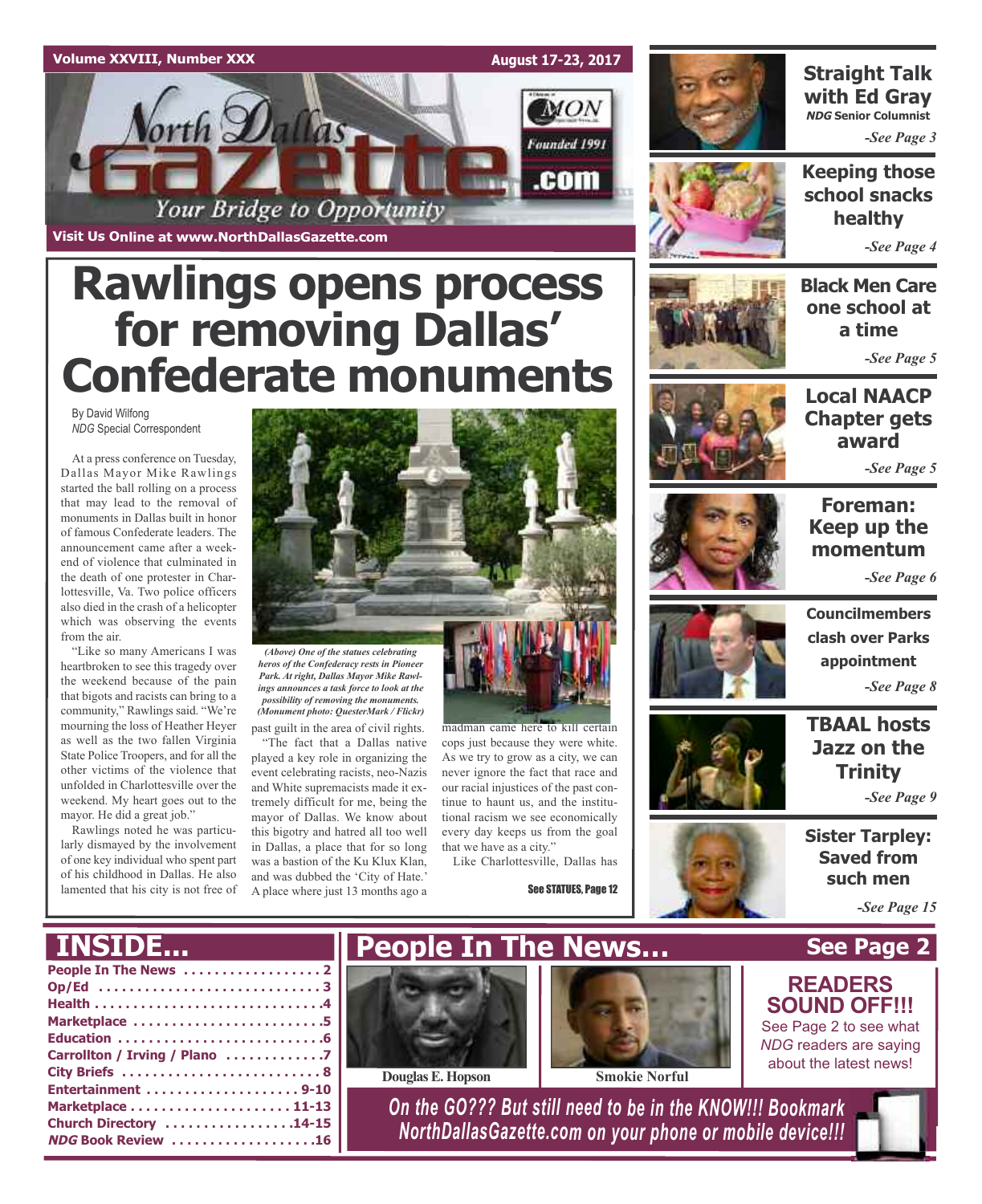### **People in the News www.NorthDallasGazette.com**

### **Douglas E. Hopson**

Douglas E. Hopson was born on January 7, 1980 in Rahway, NJ. He attended Friendship Missionary Baptist Church under the teaching of Rev.Allen Thompson. On Feb 21, 1994, Douglas had a dream where the Lord took him into the heavens and God sat him on a mountain top and asked him this question, "How sweet are the feet that preach the Gospel of Jesus Christ?" That dream was continuous for three weeks so Douglas went to Thompson and told him that he believed the Lord was calling him into the ministry. On January 7, 1995 Dou-



glas preached his trial sermon "There is power in the Name." He was licensed as an Associate Minister after that sermon. Throughout his Apostolic transition he was mentored by the late great Prophet Nathan Simmons -

## **Smokie Norful**

(Black PR Wire) Nashville, TN – When the pressure of life seems to boil over — and it does for everyone — Pastor and Grammy-winning musician Norful has one piece of advice: take the lid off. This concept was inspired by watching his grandmother make her signature dish of sweet rice. When the heat got too high, the pot began hissing and boiling over, like it was about to explode. His grandmother would remind him the only way to avoid an eruption is to remove the lid. Similarly, the



only way to avoid an emotional overload is to take our own lids off—that is, to stop being trapped inside ourselves and instead look to God and his grace to show us the strategy for becoming all he intends us to "The Pope Of Pentecost". In late 1995, the Lord sent Douglas to Fayetteville, NC where he met Apostle Lisa Watson at a Men's Conference where the Lord moved and gave Douglas a prophetic word through Apostle Watson. The word – "The Lord has an Apostolic Mandate on your life. You will father many men and woman in the gospel." In 1996, the Lord transitioned him from Baptist into the Apostolic Realm.

Douglas in 2008 was fully consecrated by the college of Bishops & Apostles into the office of the Apostle. He is now the founder and Presiding Chief Apostle of Mandated Reign Prophetic Min-

This is the premise behind Norful's new book Take the Lid Off: Trust God, Release the Pressure, and Find the Life He Wants for You (Thomas Nelson, September 5, 2017). In Take the Lid Off, Norful who is the founder and pastor of Victory Cathedral Worship Center, a congregation of 5,000 members with three campuses in the Chicagoland area—outlines four steps that help us to relieve the pressure and draw closer to God in the

be.

istries Int'l, which is an Apostolic Covering for those in need of True Apostolic Leadership & Vice Apostle of Wind of Change Apostolic Fellowship. Douglas experienced scandal in 2012 when he had to uproot himself and leave his ministry in Tennessee after false allegations surfaced from his now exwife. Attempting to rebuild his life Douglas worked various jobs and continued to teach those he could about God's unchanging love.

But what makes Douglas's journey through ministry so unique is that outside of his desires to fully teach and preach the living word of God, he held onto a secret that he carried around with

giveness and the power of God.

Look Outward, seeking for others to experience the joy of living for God and have the best God has to offer.

Look Upward and marvel at God's love and strength to accomplish his purposes.

Move Onward, devising a strategy to accomplish all God has put in our hearts to do.

Norful, through detailed explanations and relatable examples, guides readers in understanding that, when you focus on these four steps, the pressure of life goes down, you gain peace him since his youth. His secret was the molestation that he experienced as a youth at the hands of his mother and the men that were in her life. Douglas was ashamed with what he had experienced as a child, that he buried it inside of him until his divorce in 2014. It was then, and after the attempts of his ex-wife to defame his name and character that he was determined to tell his truth. The Untold Secret was birth to help others, especially men, who have been victims of molestation as a youth find a voice and to know that they are not alone.

Douglas is embarking upon a new journey in his life. He is walking boldly to help those in need find the

and perception, and things work out much better in the end. By working to "take the lid off," readers can become the people they were created to be.

To underscore the message of Take the Lid Off Norful is partnering with his long-time label home, Motown Gospel, to release a digital-only album titled Nothing Is Impossible. The twelve-track project, available September 9, 2017, features some of Norful's most beloved songs of encouragement and inspiration, including "Still Say Thank You," "No One Else," and "Run 'Til I Fin-

closure they need and to heal from the pains of molestation. His mission is to visit various ministries, outreach centers, and other organizations to help men and others discover that it was never their fault as to why they experienced what they experienced. Douglas also shares some other revelations that will take his audience to emotional heights as they walk through his dark valleys to self-discovery and ultimate healing through trusting God.

In 2016 Douglas remarried his wife, Kimberly, who he creates to being his rock. The two recently lost, Kimberly 19 year old son to cancer.

### ish."

For more information, visit www.TaketheLidOff-Book.com.

Norful is founder and senior pastor of Victory Cathedral Worship Center, a congregation on three campuses in Bolingbrook and Chicago, Illinois. A multiple Grammy-winning artist who has sold more than three million albums worldwide, he has also received Stellar awards; Dove awards; an NAACP Image Award nomination; and countless other accolades. He lives with his wife and family in the Chicago area.

# **NDG Readers Sound Off...**

process:



**Despite unequal treatment, Black women will rise**

Pay inequality (for everyone) also results in fewer black families having access to the internet at home. This does seem to be deliberate, similar to

closing voting booths in poor areas. *-- Sandra R Phillips*

*Facebook*

One of the more interesting things I have learned about Government is that there is always a some one who signs off off on whats going to be done.

Any chance of finding out what whose desk we can follow this decision back to

Lime light can make a once anonymous bureaucrat rethink such a position.

> *-- David Rapp Facebook*

**A look back at NAACP's effective Silent Parade**

Look Inward, experiencing the cleansing of for-

Another memorable event was the 1917 Camp Logan "riot" which took place in Houston, Texas on August 23, 1917. In response to an incident with the Houston police, black soldiers attacked the Houston police and others. A number of folk were killed … just saying … everybody was not silent. *-- Anonymous*

**The Texas Health and Human Services Campaign slashes its budget, eliminating Black Press**

Such meanness! *-- Mary Warren*

They've got to pay for their endless, pointless legal battles against civilization so

*-- Christopher Barton Facebook*

**To share your opinion visit NorthDallasGazette.com**



\$69\* DIVORCE

*For the 411 in the community, go to www.northdallasgazette.com*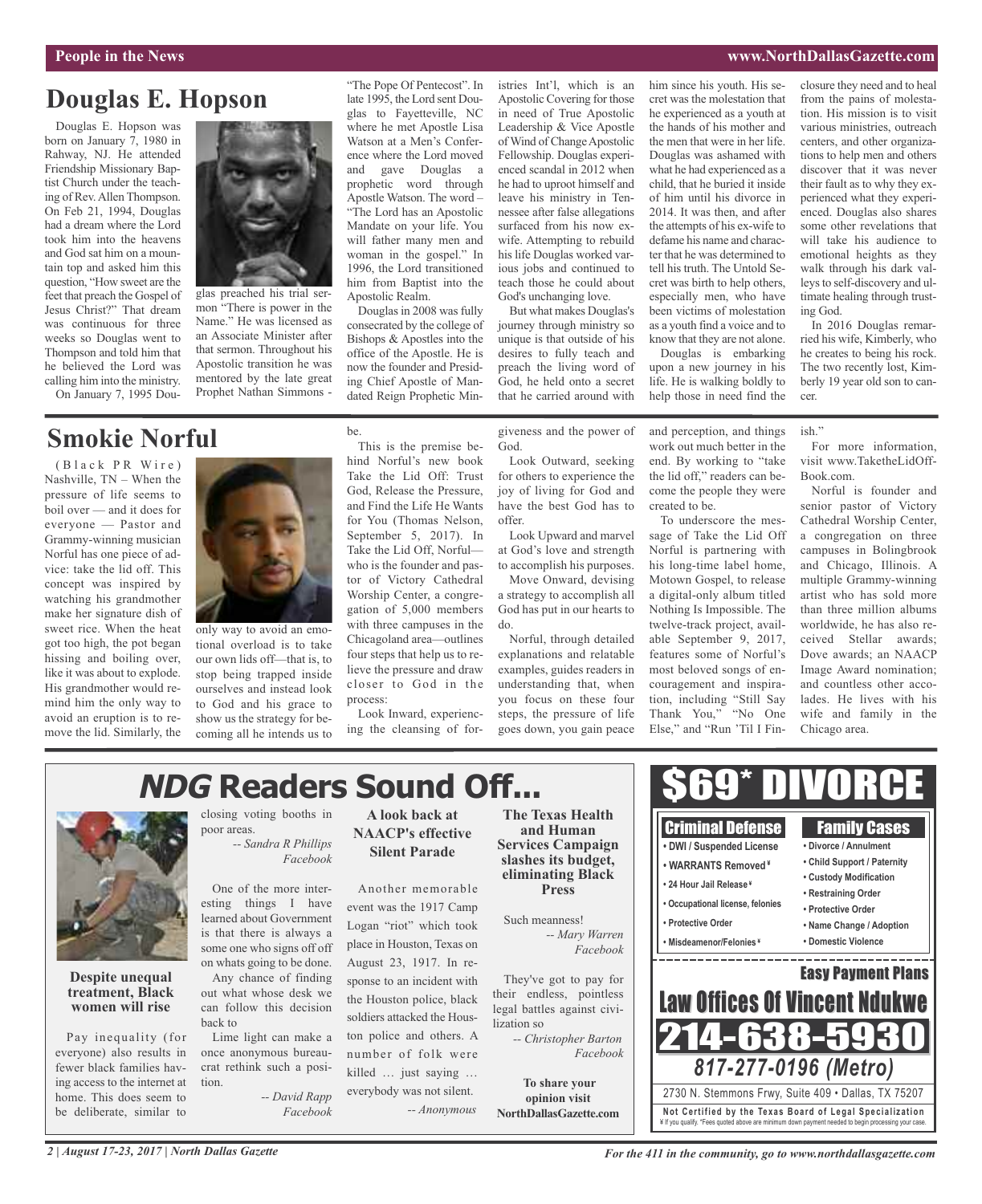### **www.NorthDallasGazette.com Op-Ed**



P.O. Box 763866 - Dallas, Texas 75376-3866 Phone: 972-432-5219 - Fax: 972-509-9058

*"Do what you say you are going to do ... when you say you are going to do it."*

**Publisher's Office:** publisher@northdallasgazette.com

**Sales Department:** marketing@northdallasgazette.com 972-509-9049

**Editorial Department:** editor@northdallasgazette.com

### **Online:**

www.NorthDallasGazette.com www.twitter.com/NDGEditor www.facebook.com/NorthDallasGazette www.pinterest.com/NDallasGazette www.instagram.com/NorthDallasGazette

### STAFF

**Chairman Emeritus** *Jim Bochum 1933 – 2009*

**Published By** *Minority Opportunity News, Inc.*

> **Web Master** *Todd Jones*

**Special Projects Manager** *Edward Dewayne "Preacher Boy"Gibson, Jr.*

**Community Marketing** *Nina Garcia Nadina Davis*



*Jackie Hardy Nicole Scott David Wilfong* **Production**

*Margaret Freelon David Wilfong*



# **The Ghosts of the Confederacy rise again**



The Confederate War Memorial in Dallas was the site of one of the latest battles to remove Confederate monuments in public places. This movement is bigger than Dallas, it is a nationwide movement that has spread across the south. Whether it is New Orleans, where they have removed the statues, or Charlottesville where they are in the process of removing, or Dallas where we are currently debating statue removal. Through these actions and debates, we are exorcising ghosts.

These ghosts are malevolent spirits of an unholy alliance between treason and hatred. Dallas stands now in the crosshairs of public attention. Whatever political decision made in the upcoming weeks, it's not going to be easy. These are indeed contentious times af-

fecting us all, from the White House to the street corner, the nation seems to be at odds. The debate on the removal of the Confederate monuments for many white southerners is a connection not only to white supremacy, but to a past built upon the subjugation of African-Americans.

The counter protesters who disrupted the Reverend Michael Waters, a black man, as he gave his speech acted in a manner similar to the protesters in Charlottesville. The lack of decency and decorum has now resurfaced as if it is a rerun of 'Eyes on the Prize." As neo-Confederates waved their anti-American flags, and that's what a Confederate flag is, they symbolize the intolerance of America today and its past glorification of "The Lost Cause" of slavery.

I was at the rally as an observer from my vantage point I saw what had moved the crowd. Raw emotion and a physical presence of a black man in the south have resulted in changing a gath-

ering into a lynch mob. The challenge to Dallas is

to contain civil disruptions and replace it with civil discourse. We must talk to each other with respect and no disrespect. Dallas has had a documented history of past extremist violence, whether it is the neo Confederates of last week's rally, or the documented excesses of the ultra-right in the 1960"s, Dallas has made a bet with extremism and lost. The difference from the 1960"s as we compare today, is that extremism is in the White House. Alt right extremism took over many neighborhoods in America, when the "White House" at 1600 Pennsylvania had a black occupant.

Extremism in Dallas was noticeable at the Confederate War memorial protest when the presence of black independence was moved to the forefront. Protest organizer Eric Ramsey, and fellow speakers Edward Sebasta, and Dr. Michael Phillips who are white had read their speeches uninterrupted with very little fan-

fare. Reverend Michael Waters then stepped forward to give his speech, and the counter protesters stepped back to 1865.

The protesters yelled, interrupted, and surged forward to intimidate. The attempt to assert white privilege. Reverend Waters did more than held his ground, as he stepped forward to 2017. Boldly placing himself forward to rebut any challenge to his intelligence or manhood.

Dallas and yes America's challenge is how it responds when black men or women step forward to assert their rights. In Dallas the people stepped forward to 2017 as the statues of the Confederacy loomed over the protesters and counter protesters like ghosts in a bad dream. We can only banish the ghosts of the Confederacy when we banish hate.

This is Ed Gray and this is straight talk.

*Ed Gray, the host of The Commish Radio Show airing Saturdays 3-5 p.m. on FBRN.net, can be reached at eegray62@att.net.*

### **It's time to show 'middle neighborhoods' some love**

By U.S. Rep Dwight Evans (D-PA-02)

What do countries, states and neighborhoods have in common? People. They all compete for people.

Through people, you get innovators, investors, builders, developers, thinkers. Through people, you have the building blocks of your workforce.

Our neighborhoods rely on anchors like great schools, bustling shops and small businesses, and a competitive housing stock in order to attract homebuyers and increase long-term homeownership.

In my District, the Second District of Pennsylvania, I am fortunate to represent top of the line research institutions such as the University of Pennsylvania, Drexel, Temple, Saint Joseph's, LaSalle and many more, that continue to lead the way in innovation and development, and drive new residents to our neighborhoods

across the city of Philadelphia and into the surrounding suburbs like Lower Merion and Narberth, that call the 2nd District home.

Throughout the course of my over three-and-a-half decades of public service, I have always looked for thoughtful ways to "Make Ideas Matter," always strategically searching for that moment when an idea becomes a part of our public policy.

In Congress, I am trying to put a spotlight and raise the dialogue on "Middle Neighborhoods" nationwide.

"Middle Neighborhoods" are caught between growing and declining neighborhoods. They are neighborhoods that are doing "good enough" right now, but are threatened by decline, as the demand to live in these neighborhoods is weakening.

Middle Neighborhoods walk a tightrope. They are solid neighborhoods that are being squeezed, because they aren't poor enough or wealthy enough. We need to show these neighborhoods a little love before it's too late and they tip towards decline.

Right now, our Middle Neighborhoods have no clear lane in our federal policy. To add to this, President Trump and his administration have done little to reinvest in cities nationwide.

Last summer when speaking to the African American community at a rally in Philadelphia, President Trump said, "What the hell do you have to lose?"

This March, members of the Executive Committee of the Congressional Black Caucus (CBC) met with President Trump at the White House to discuss the key issues plaguing the African American community.

During the meeting, the CBC Executive Committee delivered a CBC-authored, 130-page policy document titled "We Have A Lot To Lose: Solutions to Advance Black Families in the 21st Century," which includes detailed African-American history, CBC history, 21st century policy solutions for African-American families, and also highlights, three of my key priorities in Congress: "Middle Neighborhoods," "School Rehabilitation" and "Food Insecurity" as key action items for the policy agenda of the CBC.

It's long overdue for the federal government to come together and stand united to make modernization, development and investment in our neighborhoods a top priority for cities, suburbs and towns nationwide.

We take pride in our neighborhoods. We are proud of the block we live on. We have come to call our neighbors our friends. It's on us to give our neighborhoods the tools they need in their toolbox.

Healthy, strong neighborhoods lead to bustling, vibrant economies.

For the 411 in the community, go to www.northdallasgazette.com August 17-23, 2017 North Dallas Gazette | 3



**Editor** *Ruth Ferguson*

**Religious/ Marketing Editor** *Shirley Demus Tarpley*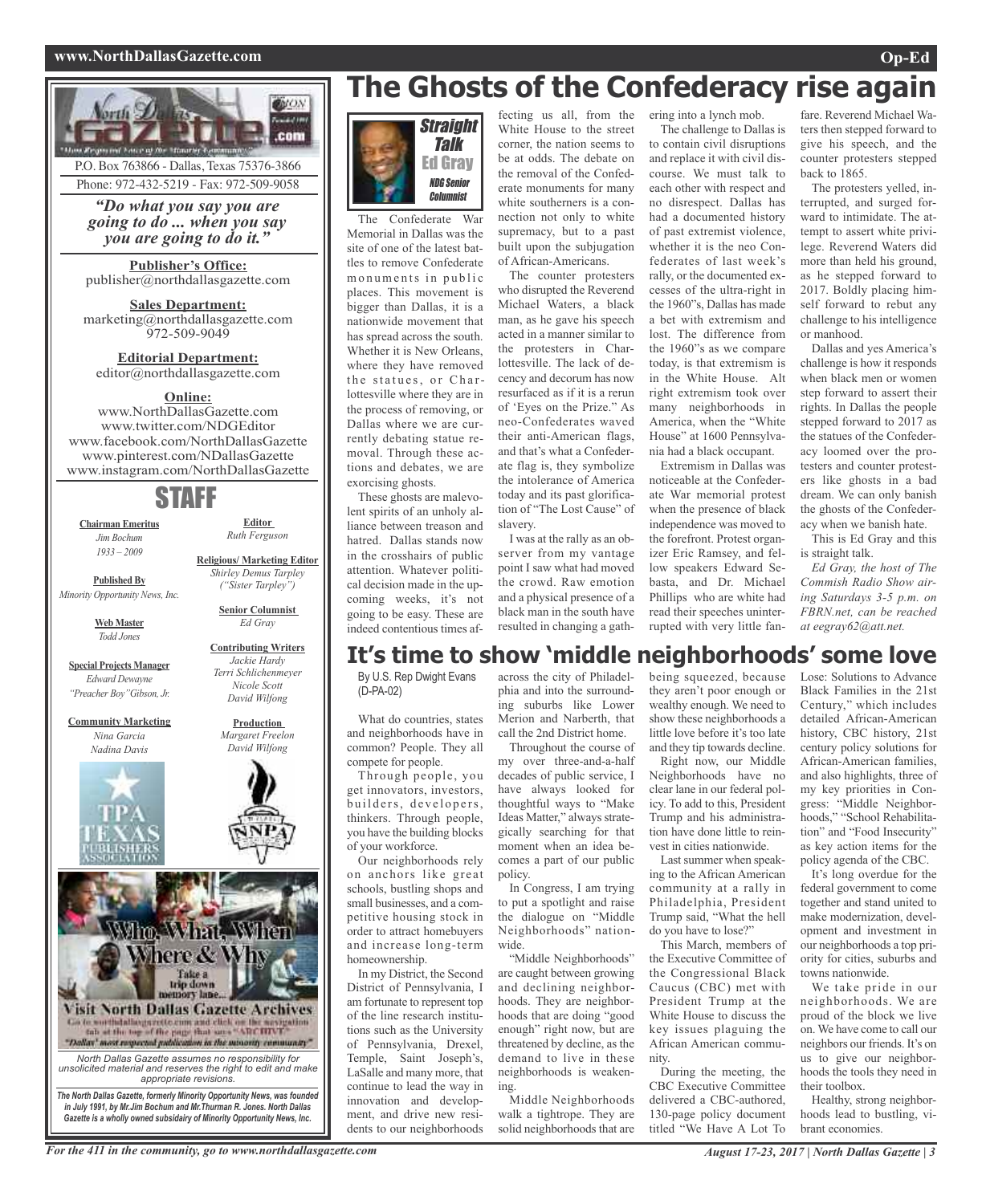### **Health www.NorthDallasGazette.com**

# **Making back-to-school lunches and snacks fun – and healthy**

*Katarzyna Bialasiewicz*

By Dr. Marshall Dawer Senior Medical Director UnitedHealthcare Texas and Oklahoma

As another school year begins, and for many parents that presents the challenge of trying to figure out what to pack in their children's lunch boxes. Even boxes filled with loving care can contain cookies or chips or other easy, unhealthy options.

A fun, healthy lunch or after-school snack – including a variety of fruits, vegetables, whole grains and proteins – doesn't have to be time-consuming, stressful or



more costly to put together. Have your child help in planning and packing their meals. When kids are involved, they are more likely to enjoy the

foods they select. Consider these tips to packing a healthy, tasty lunch.

Switch to whole grains. While shopping, look for

100-percent whole-grain bread for sandwiches, 100 percent whole-grain tortillas for wraps, and whole-grain crackers. Other examples include quinoa and brown rice. Whole grains have more vitamins, minerals and fiber, and they will keep kids satisfied longer.

Pack the protein. Foods with protein may help kids stay full and focused. Make sure each lunch has a good source of protein, such as hard-boiled eggs, beans, nuts, nut butter, tuna, salmon, rotisserie chicken, edamame or yogurt. Skip deli meats like salami and bologna,

which are higher in fat, sodium and preservatives.

Make it colorful. Adding colorful fruits and vegetables can make a lunch look more appetizing, and these foods are loaded with vitamins, minerals and fiber. Spice up vegetables with a little bit of guacamole, hummus, salsa or low-fat ranch dressing to add flavor and fun.

Keep them hydrated. Hydration is particularly important for children, asthey have higher water requirements than adults do. Besides water, more fun options include smoothies and low-fat

milk. Skip the juice and soda. Add a small, sweet treat.

Kids love treats, and adding something small to their lunches gives them something to look forward to. Portion size is key. Aim for less than eight to 10 grams of sugar per serving. Examples include chocolates that are at least 70-percent pure cocoa chocolate and natural fruit smoothies with plain Greek yogurt and almond milk.

Minimize junk food. Foods like chips, fruit snacks and candy have little nutri-

#### See SNACKS, page 11

# **Parkland's outpatient centers develop innovative programs to expand access to care**

Delivering high quality, cost effective care to a growing number of uninsured patients can be a challenge for any healthcare organization. But through the use of innovative programs, staff with Parkland Health & Hospital System's Community Oriented Primary Care (COPC) health centers have developed unique ways to provide access for patients needing primary and specialty care.

Since the network of neighborhood-based health centers came to fruition in the late 1980's, staff has

looked for ways to meet the Center Week, which this growing demand for services. In fiscal year 2016, Parkland recorded more than 1 million outpatient visits, and that number continues to rise.

Local health centers serve more than 25 million patients at more than 9,000 delivery sites in all 50 states, the District of Columbia, Puerto Rico and U.S. territories. One in every 15 people living in the U.S. depends on health center services. Those centers are recognized annually during National Health

year is celebrated Aug. 13- 19.

"Since its inception, the COPC staff has continually developed innovative programs to meet the increasing needs for services in our community health centers," said Noel Santini, MD, Senior Medical Director, Ambulatory Services at Parkland. "As more people move to Dallas County and need primary and specialty care services it is incumbent on us to find ways to increase access."

Beginning with the intro-

duction of communitybased behavioral health services in the mid-'90s to this year's launch of a variety of telemedicine specialty appointments, Parkland has been a national leader in developing population health management strategies.

In 2007, Parkland was one of the first in Texas to offer shared medical appointments (SMAs) with a group medication refill SMA. These appointments improve access to treatment, education and pre-

See PARKLAND, Page 11



inquiries1909@gmail.com

# We've Got Your Kids Covered



If you want good health care for your kids, turn to CHIP/Children's Medicaid. Your children will he covered for dental, glasses, prescriptions, and doctor visits.

\$50 or less covers all of your children for one year. To see if you qualify, visit Your TexasBenefits com-It's the good bealth address for your family.

> Apply online or call anytime. YourTexasBenefits.com @8-1-1



### Introducing a new way to meet, work & play! The Economic Empowerment Center is the perfect place

for your next trade show, conference or private party!







Monthly meetings ·Special events ·Trade shows

-Business seminars ·Birthday parties 8. Curicea Tenas



### 8737 King George Dr., Dallas, TX 75235 Contact us at 214-540-6932 or leasing@transformanceusa.org

www.transformanceusa.org/eec

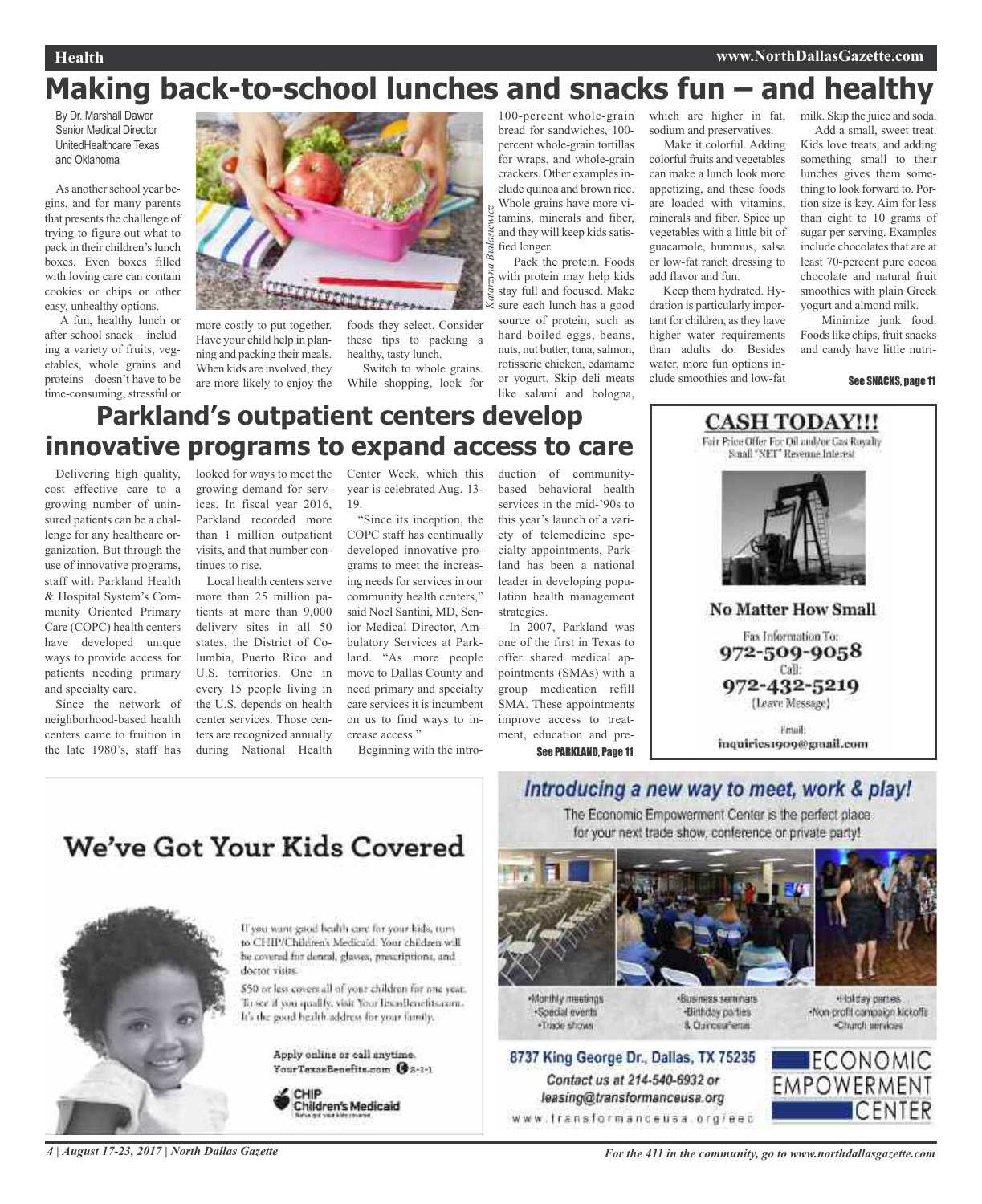### **Community**

# **Black Men Cares making a difference one school at a time**

By: Jackie Hardy *NDG* Contributing Writer

Black Men Care is a community service initiative led and started by City of Dallas Municipal Court Judge, C. Victor Lander whose target mission will be to provide student mentorship programs within the City, one school at a time.

Black Men Care held its first community outreach initiative last August, where several African American men of all professional backgrounds gathered in front of South Oak Cliff (SOC) High School to tangibly show their care and support of the students as it kicked off the 2016-17 school year.

"I felt like we needed something like this in our schools, so I came up with the idea of having black professionals gather together and greet the students. We wanted to start with one school and ultimately go to every high school in the City just to let them know there



are black professionals that do just about everything from being a judge, like myself to a lawyer, police officer, truck driver or business owner," comments Lander in regards to his motivation in starting the Black Men Care program.

With the 2017-18 school year vastly approaching, Black Men Care will return to the SOC campus Monday, August 28 to once again show students the diversity of professional choices available to them as well as

provide a tangible demonstration of positive African American role models from their respective communities.

According to Paul Baccus, business owner of Baccus Dry Cleaning Services and author of the self-published book, "A Way Out," last year's response from the African American business community was overwhelmingly positive and he anticipates the same response for this year's event.

"We will be there to shake

each students hand and show them that we care," claims Baccus.

"The students getting to see this positive image of African American males on our campus in suits and ties has had a memorable effect on our students. It gives them another image that some of our students don't often see outside of Sunday," states James Mays, II, Athletic Director of South Oak Cliff High School.

Establishing a strong presence of minority male role

models with diverse professional backgrounds is something Judge Lander hopes will inspire students, particularly disenfranchised African American males that statistically are at greater risk of partaking in criminal activity, to pursue careers outside of professional sports as a result of exposure to other respectable professions.

"I really want to point toward young black boys and<br>  $\frac{1}{5}$  men as those are the ones we<br>  $\frac{1}{5}$  are losing on a doily bosis I men asthose are the ones we are losing on a daily basis. I think it is extremely important that they see mentors of those of us who are out in the community not only doing things in the community, but within our families," Lander adds.

According to a 2013 report conducted by an advocacy group, The Sentencing Project, it found that one in three African American males will be incarcerated in their lifetime; a statistic Judge Landers understand and knows to be a reality as a result of his line of work.

"I see too many young black men in front of me and I am tired of it." sentiments Lander shares regarding the overwhelming number of young African American males fallen to crime.

100 Black Men of America is a current national program whose mission mirrors the desired vision and mission Black Men Cares hopes to model as it lays the ground work for its program. The mission of 100 Black Men of America is to help improve the quality of life for the communities they serve through mentoring and other programs ranging in education, health and wellness, economic empowerment, and leadership development.

"We want to be able to go to the schools and teach young men about life and what it takes to be a man." states Baccus on the value this program can offer specifically to African

See CARES, Page 12

# **UTA NAACP honored with five top national awards**

The University of Texas at Arlington's National Association for the Advancement of Colored People student chapter received the College Chapter of the Year award for the second year in a row at the 108th NAACP National Convention in Baltimore.

In addition to being named College Chapter of the Year, UTA received four other awards: Best Overall Game Changer, Health Game Changer, Juvenile Justice Game Changer and Largest College Branch in the Nation.

"These awards are an af-



firmation that our NAACP student chapter is filling its local and national mission of advocating on behalf of its communities," said Leticia

Martinez, director of MulticulturalAffairs and NAACP campus adviser. "Through teamwork and dedication, these student leaders consistently strive to help their fellow students find a home at UTAwhile providing education on local and national contemporary issues."

The national organization annually recognizes student chapters that strive to represent and magnify the NAACP's vision. Across the nation, NAACP student chapters focus on training and fine-tuning intellectual and leadership skills through social and political activism. "Being part of the

NAACP has opened many doors in my life that I am thankful for. I am able to fight the good fight for all

races and mankind while I grow as an individual and leader," said Brandy Fields, UTA NAACP student chapter president. "I have met some of the most amazing people and mentors in this organization on a local, state and national level."

The NAACP works to build a society in which all individuals have equal rights without racial discrimination. Education is a fundamental component of the NAACP's mission. Its efforts to ensure that graduates are career-ready by ensuring accessto teaching, fair discipline, equitable resources

and challenging curriculum. The goals of the national organization align with those of the UTA student chapter.

"Our chapter is unique because of coalition building with other entities on campus such as Health Services, Multicultural Affairs, The Center for African American Studies and fellow student groups," Martinez explained. "The UTA NAACP chapter also partners with local city chapters because our students recognize that promoting equality and inclusion is a community effort"

## **McKinney Fire Department warns of fake solar eclipse glasses**

The McKinney Fire Department (MFD) along with the U.S. Fire Administration encourages residents to beware of fake solar eclipse glasses being sold at many retailers. Millions of Americans will watch the solar eclipse on Aug. 21 and have already

purchased eclipse glasses or handheld solar viewers for assumed safe viewing. Some ofthese people may be atrisk from counterfeit glasses and viewers sold by disreputable vendors trying to cash in on this rare event. Watching the eclipse with fake protective

gear or homemade versions can cause permanent eye damage.

"Only glasses and viewers verified by an accredited testing laboratory to meet ISO 12313-2 are safe to use when viewing the eclipse," said Fire Marshal Michael Smith.

"This standard requires glasses and viewer to be thousands of times darker than typical sunglasses."

It may be hard to tell the difference between genuine protective gear and fake glasses/viewers as some counterfeit makers are placing ISO labels on them. NASA recommends eclipse watchers refer to the American Astronomical Society (AAS's) website for a list of reputable vendors selling solar glasses and viewers. "Residents can experience

the eclipse safely, but it's vital

they protect their eyes at all times with the proper solar glasses and viewers," said Smith.

For additional information and safety tips for watching eclipse go https://eclipse2017.nasa.gov/ safety or https://aas.org/.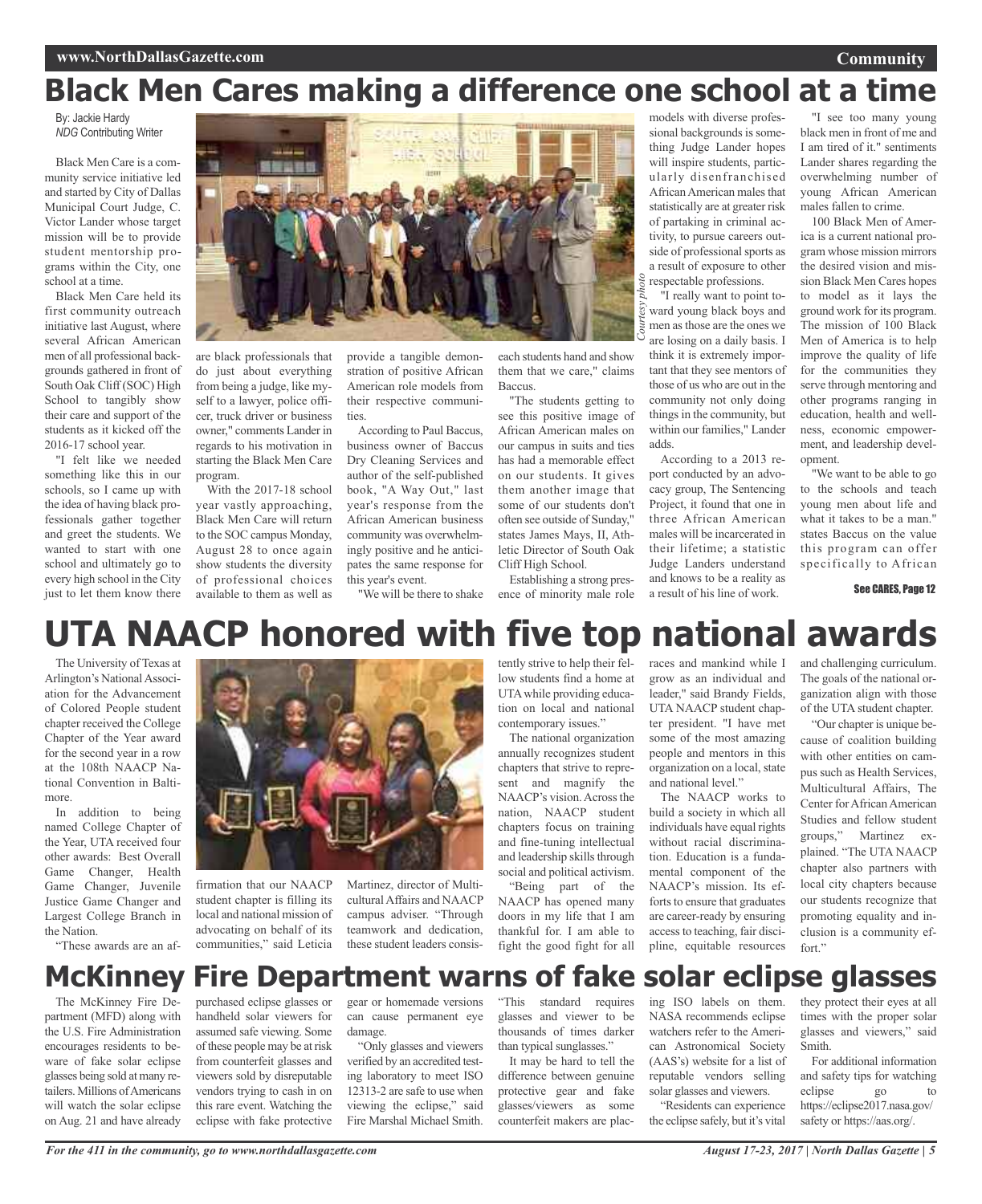# Let's keep this momentum rollin



Welcome back, District 6! The new school year is here starting Monday, August 28, and as always, it is an exciting time filled with anticipation and promise. As with any new beginning, the 2017-2018 school year offers a chance to reset and renew as we continue our efforts to do what's best for children.

This year is particularly exciting for me because of all the great accomplishments District 6 experienced last year. As a matter of fact, every school in District 6 met the state performance stan-

dards as measured by the Texas Education Agency. This is quite a feat, and it is a powerful show of what can be accomplished when schools and community dig deep and stand together to bring opportunities to students to help them succeed.

This also demonstrates the caliber of teachers and principals we have in District 6. Their hard work, persistence and belief in our children is a formula for success. I am grateful to each of them.

#### **District 6 schools are: Elementary Schools**

- Birdie Alexander
- Jimmie Tyler Brashear
- John W. Carpenter
- Elementary DAEP–Dal-
- las
- Barbara Jordan
- Umphrey Lee
- Thomas L. Marsalis
- Ronald E. McNair
- Maria Moreno
- Clinton P. Russell
- Leslie A. Stemmons
- T.G. Terry
- Robert L. Thornton
- Thomas Tolbert • Adelle Turner
- 
- Mark Twain
- Daniel Webster
- Martin Weiss

### **Middle Schools**

- William H. Atwell
- T.W. Browne
- Zan Wesley Holmes Jr.
- STEAM at D.A. Hulcy • Barbara Manns
- 
- Boude Storey **High Schools**
- Alternative Placement

Center at Village Fair • David W. Carter

• Kathlyn Joy Gilliam Collegiate Academy

• Justin F. Kimball •John Leslie Patton Jr.Ac-

ademic Center I am also honored to serve

the great people of District 6, and I encourage each of you to join me as we advocate for children. What we accomplish today could make a huge difference in the life of our students. Please don't think that you have nothing to give.Your time, energy, or expertise can carry more weight than you might ever imagine.

Thank you for your support, and let's keep the momentum rolling and make it the best school year ever!

**Other news in District 6: New District 6 principals** I'd like to welcome our new principals in District 6: Jonathan Smith moves to

David W. Carter High School (from T.W. Browne Middle School); Christofor Stephens will be at the helm at R.L. Thornton Elementary School; Gayle Smith is returning to Gilliam Collegiate Academy; Lakisha Thomas will lead T.W. Browne Middle School; and Lakisha Merritt will serve at Martin Weiss Elementary. I look forward to working with you. **Back-to-School Info:** The district Back-to-

School Hotline will be available to parents who have questions during the first week of school. The number to call is 972.925.5437. If you have questions before then, please check with your child's school or call the parent hotline at 972.925.5555. Back to school information is also available on the district's website. Visit: www.dallasisd.org.

#### **Dallas ISD Athletic Hall of Fame:**

In case you haven't heard, Dallas ISD is launching the Athletic Hall of Fame to honor the many great athletes who have made significant contributions to the district's storied high school athletic program. If you know of an athlete who should be included in the inaugural class, please take time to nominate her/him for one of three categories: Past Dallas ISD Student Athlete; Former Dallas ISD Coach; and Contributors. For more information and to nominate, visit www.dallasisd.org/athletichalloffame.

## **Things to keep in mind during 'Back to School' for the Class of 2018**

There are so many things that are on a High Senior's mind as they get ready to approach their last year in high school. There is football season, homecoming, senior pictures, prom and the senior trip all on the horizon, but there are some other preparations to make if you senior is planning to continue their education post high school.

Parents may find it hard to get their distracted high school seniors to attend to

college details, but here are a few things to keep on them about. Hopefully your senior has already decided if continued education after high school is a part of their future be it trade school, 2 year or four-year college.

The next step is to have a very open and honest conversation about how to pay for their continued educations. The earlier the conversation is held the most prepared students and parents will be regarding

choosing an educational path that is affordable and obtainable. Decisions about financing education are difficult because they need to be based on a realistic assessment of a student's individual need and not based on their wants. Some students may figure out a cost effective path, such as attending community college and then transferring to a 4 year college.

Make sure your senior has started taking their college entrance exams. As your senior prepare for college, they will encounter at least one (and probably more than one) of the following college entrance exams:

inary Scholastic Aptitude Test/National Merit Scholarship Qualifying Assessment Test

• SAT Subject Tests (for-

These requirements could also determine which school your senior gets admitted to. Getting your senior to make a final college decision is important, the sooner a college decision is made, the sooner other details will fall into place. Plus, some of the college admissions are time sensitive, so making a decision sooner rather than later

will benefit your senior.

Another important step for you to take with your senior is completing the FAFSA. The FAFSA (Free Application for Federal Student Aid) is required to secure access to federal student aid (which includes federal grants in addition to federal loans). Many states and institutions also use information from the FAFSA to determine eligibility for their different grant and loan

### See SENIORS, Page 7



**Higher Education That Actually Gets You Hired** 

elcentrocollege.edu

*6 | August 17-23, 2017 | North Dallas Gazette*

801 Main Street . Dallas, TX 75202 . 214-860-2000

DALLAS COUNTY COMMUNITY COLLEGE DISTRICT

*For the 411 in the community, go to www.northdallasgazette.com*

• PSAT/NMSQT: Prelim-

• SAT Reasoning Test

• ACT

merly the SAT II)

It is important to remember admission requirement vary from school to school.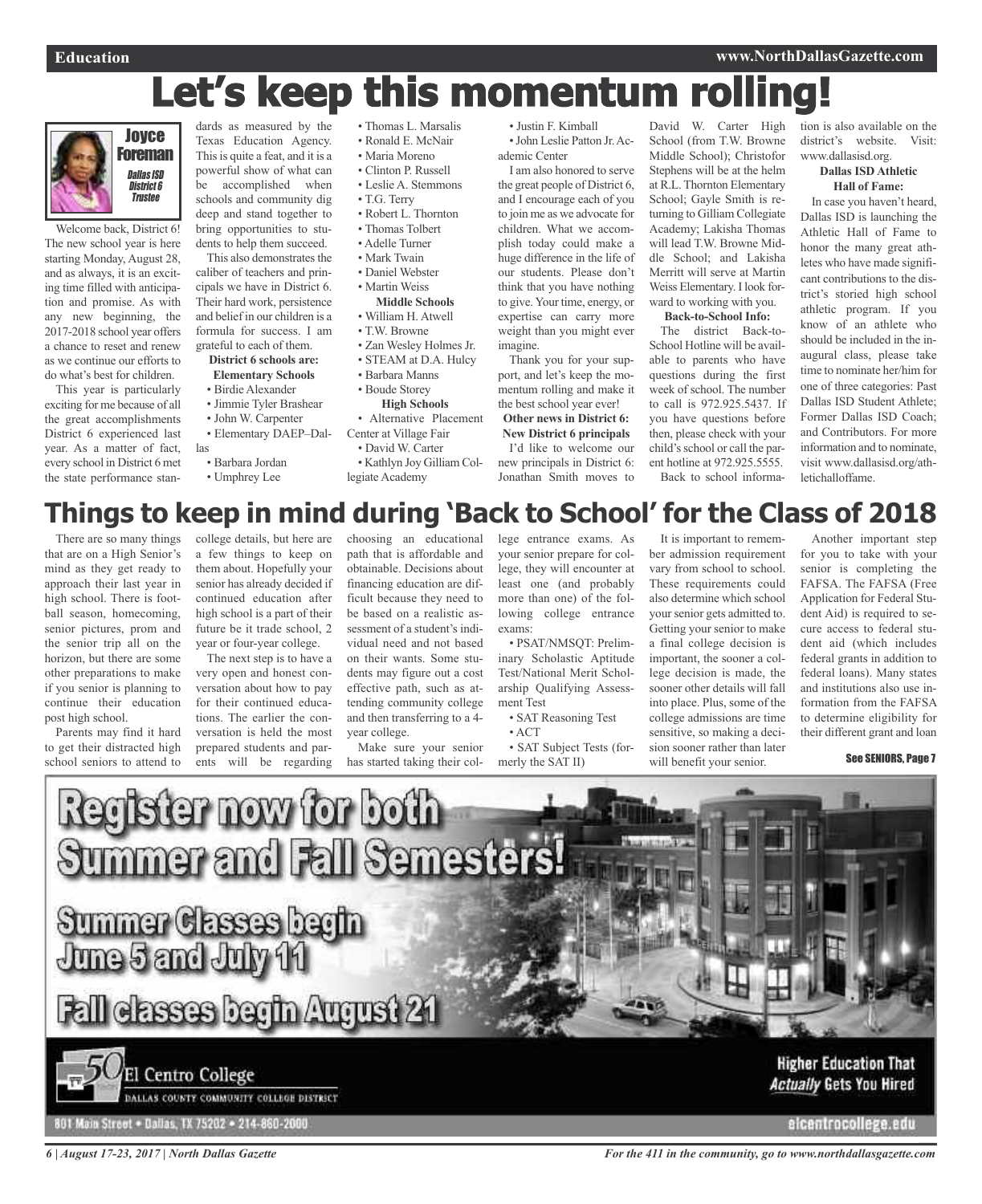### **Keep Irving Beautiful presents annual awards**

Keep Irving Beautiful's annual "Mayor and KIB Awards" ceremony was held on Monday, August 7 at the First Baptist Church of Irving. The Fellowship Hall was filled with the beautiful music of harpist Becky Scherschell as the 151 guests were greeted and signed in by volunteers Sandy Franco, Chuck Kirk, Elouise McMillian, and Chandler Ude. They enjoyed a delicious appetizer buffet prepared by Glory House Catering, while T.J. Friedel captured the moments with her photography and Matt Webb provided technical support.

KIB's Volunteer Recognition Committee chair and hostess for the evening Margie Stipes opened the ceremony by inviting members of Boy Scout Troop 508 to present the colors and lead the Pledge of Allegiance. Pastor Gus Gonzalez from Blue Print Church delivered the invocation, after which KIB Staff Rick Hose and Julie Schmitt gave an overview of activities during the past year. Mistress of Ceremonies Cathy Whiteman of Irving Community Television Network, accompanied by

honorary chair Mayor Rick Stopfer, then came on stage to present the awards to the following honorees:

Youth Leadership Award: Boy Scout Troop 508

Educator Award: Kelly Giddens, Principal, Barton Elementary

Educator Award: Brandon Morton, North Lake College

Faith GroupAward: Baptist Benevolent Ministries of Irving

Business and Industry Award: FASTSIGNS Irving/Las Colinas

Business and Industry Award: Verizon

MediaAward: Irving-Las Colinas Chamber of Commerce

Civic Organization Award: DFW Humane Society

Lifetime Achievement Award: Shareen Altum

Civil ServantAward: Detective John Schingle, Irving Police Department

Green Government Award: City of Irving Water Utilities Department KIB Hometown Award:

Barry Allen KIB Hometown Award:

David Palmer

In addition to these winners, recipients of national

and state awards were also recognized. These included the City of Irving Code Enforcement, which won First Place in the Overall Community Improvement category from Keep America Beautiful, and Second Place in the Government Category from Keep Texas Beautiful. Keep Irving Beautiful was acknowledged for achieving the President's Circle Award from Keep America Beautiful, the Gold Star Award from Keep Texas Beautiful, and the Award of Sustained Excellence at both the state and national level.

"Speaking for myself and for many of us on the KIB Board of Directors, this is one of our favorite events of the year," said Mrs. Stipes. "While we do try to let our volunteers and sponsors know how much they mean to us throughout the year, it is especially nice to have an event that is dedicated to expressing our gratitude to them and recognizing those who have gone above and beyond in their service to our community. We are truly honored to have them here as our guests for this very special evening."

### **SENIORS**, continued from Page 1

programs. If you fail to fill it out, you and your senior will be walking away from any opportunity to receive financial aid assistance.

Remember that a majority of students qualify for some form of aid and, even if they do not eligible for certain grants, you cannot borrow federal loans if you don't fill out the FAFSA. The quicker your senior select a school and you and your senior complete the FAFSA the better because funds for many grants which everyone should

pursue because this type of aid does not need to be repaid—are limited and may dry up before February of next year. Finally, you have discussed financing your senior's education, college entrance exams are completed, school selection is down to your top 3, FAFSA has been completed and the Student Aid Report has been sent to your top 3 schools. Now it is time for your

senior to go to work with: 1. Selecting College

2. Finishing the housing

application process 3. Research possible ma-

jors 4. Sign up for new student orientation

Schedule an appointment at the beginning of the school year with your senior and their guidance counselor to discuss their graduation status. Knowing in advance if there may be some unseen issues just over the horizon can help you the parent in keeping your senior focus in completing this milestone in their lives and help you and them planning for their next step in life.

# **Volunteers needed for Plano's Love Where You Live volunteer program**

Help our neighbors in the Village Creek neighborhood on Saturday, Sept. 16 during Love Where You Live Service Day. Come alone or as a group and help with neighborhood projects(litter clean up, waterway cleanup and storm drain labeling). Groups may also help with minor home repairs for residents in need (landscaping, tree trimming, house painting, etc.). Please plan to serve from 8 a.m. to 12 p.m.



Get the details for adult and teen volunteers and sign up<br>to participate. Help to participate.

strengthen our community and transform this great neighborhood.

## **Dallas NAACP forms a taskforce seeking removal of Confederate symbols on public property**

Following the tragic that the only thing necesevents in Charlottesville, Virginia on Aug. 12, the Dallas NAACP offered words of sympathy while demanding the City of Dallas move forward with removing the Confederate symbols displayed throughout public parks and properties. The NAACP indicates the symbols and images represent white supremacy, hate, racism, and oppression. The historic civil rights organization pointed out sometimes America has to be pushed to realize its potential as a just nation, free of racism and hate

sary for the continuance of this hate is for us to do nothing; therefore, we call for lawmakers to condemn this and all similar acts of white supremacy sponsored hate, and domestic terrorism. We ask that local elected leaders (city, county, and school board) call for the removal of these painful reminders on public property that have hindered our greatness as a society," the released statement said.

The organization also reaffirmed their commitment to advocacy for legislative changes, and expansion of voting rights. This coming at a time when voting rights appear to be under renewed attack at federal and state level.

At the Aug. 1 General Membership meeting, the Dallas NAACP assembled a task force to address the removal of Confederate monuments, statues, and symbols on display on public property. This taskforce will be led by 2nd Vice President K.C. Fox and noted historian Ed Gray. Members of the taskforce include 1st Vice President Kevin Felder, Bill Betzen, Youth Council President Traelon Rodgers and Arthur Fleming.

"We firmly understand

### **Garland ISD expands free meal program**

Garland ISD has announced a change to free and reduced-price meals served under the National School Lunch Program and School Breakfast Program for 2017-18. Twenty-three campuses qualifying for the Community Eligibility Provision (CEP) will now provide breakfast and lunch to every student at no charge, eliminating the collection of free and reduced-price meal

applications, as well as paid student meals. This new approach reduces burdens for both families and school staff while also helping to ensure that all students receive nutritious meals.

Applications may be submitted at any time during the school year, and all information provided will be used solely for the purpose of determining eligibility. Those who receive a notification letter about students being directly certified for free meals do not have to complete an application. Any household that does not receive a letter and feels it should have may contact Student Nutrition Services at 972-494-8322.

Applications can be submitted online at mealapp.garlandisd.net or via paper at 701 N. 1st St., Garland, TX 75040.



For the 411 in the community, go to www.northdallasgazette.com August 17-23, 2017 | North Dallas Gazette | 7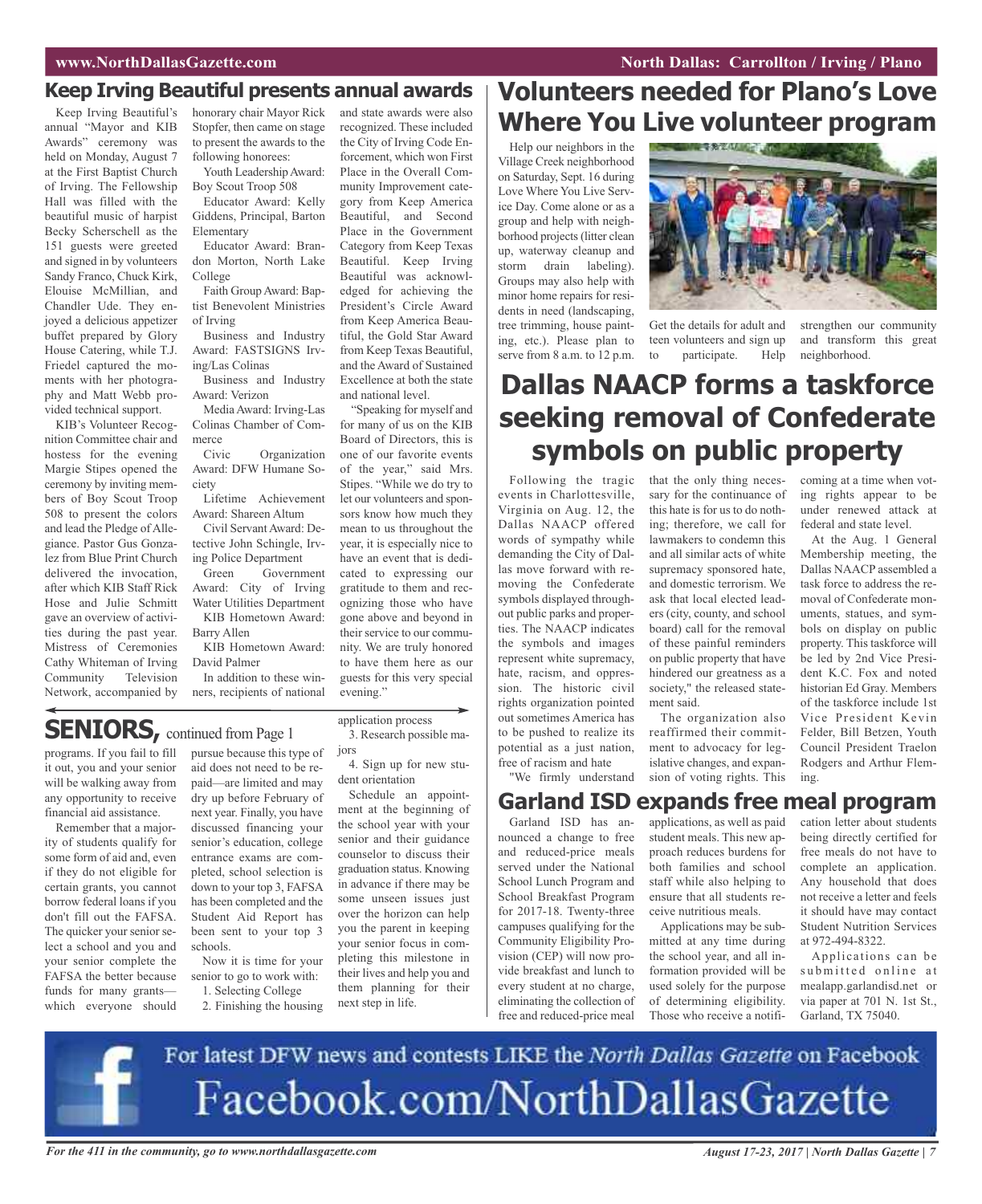### **City Briefs**

### **DALLAS SMU/Liliana Bloch Gallery Exhibit: "From Dijon to Dallas"** August 22 – September 2,

2017 Hours: 12-5 p.m. Tues.-

Sat.; closed Sun. & Mon. Opening reception: Satur-

day, August 26, 6-8 p.m. Liliana Bloch Gallery,

2271 Monitor St., Dallas 75207- FREE

From Dijon to Dallas features two artists chosen through an exchange between the Division of Art at SMU Meadows and École Nationale Supérieure d'Art (ENSA) of Dijon, France: Meadows alumnus Juan Negroni (M.F.A. '16) from Dallas and Benjamin Grivot from Dijon. The exhibition is part of a postgraduate fellowship program launched in 2015 by the Meadows School and ENSA. Each year, an artist is selected from each institution to spend a six-week residency on exchange at the other, which includes studio and living spaces and an exhibition in each location. For more information email abastidas@smu.edu or call 214.768.4439.

By MC3 Theodore Quintana

SASEBO, Japan – A 2015 Edward S. Marcus High School graduate and Flower Mound, Texas native is serving in Japan in the U.S. Navy aboard USS Germantown. Petty Officer 3rd Class Damian Hernandez is a fire controlman aboard the ship operating out of Sasebo,

A Navy fire controlman is responsible for providing weapon direction systems and employment recommen-

"I love the mental challenges and high stakes that comes with being a fire controlman," said Hernandez. With more than 50 percent of the world's shipping tonnage and a third of the world's crude oil passing

Navy Office of Community Outreach

Japan.

dations.



### **GARLAND 12th Annual Dog-a-Poolooza Unleashed**

Garland's annual pool party for dogs will take place from 9 a.m. to 1 p.m. Saturday, Aug. 19, at Holford Community Pool, 2322 Homestead Place. Cost is \$5 per dog (rabies tag or certification required), and \$1 per human. Dogs and their owners can enjoy unleashed swimming, pet services and supplies, a dog wash, door prizes and much more!

### **IRVING Irving Black Arts Council Presents Trinity River Plays** Written by award win-

ning movie and TV actress, **Flower Mound native serves in Japan**

**aboard forward-deployed ship**

Regina Taylor, the production will include the first two plays in Taylor's dynamic family drama set in Oak Cliff in the 1970s, the moving production revolves around family relationships, transformations, challenges and heartbreak.

Aug. 26 at 2 p.m. and 7 p.m. the tickets are \$25 in Advance at www.irvingblackarts.org or www.IrvingArtsCenter.com or call the Box Office 972-252-2782 Tuesday-Saturday 12-5 P.M. to purchase by phone. The tickets are \$30 at the

door.

### **Back to School Cutz 'N Stylez**

Start off the school year with a fresh new style. Barbers and beauty schools will provide free haircuts and manicures, along with free information from dental, vision and healthcare vendors. Enjoy food, fun, music and goody bags for the first 50 kids. Open to students entering grades K-12.

Friday, Aug. 18 from

### Noon to 4 p.m. at Lively Pointe Youth Center at 909 N. O'Connor Road

#### **Grandparents-Grandkids Dance**

Ever wanted to share the magic of a dance with your grandchild? Join us for an evening of dinner, dancing and live music by Doc Gibbs and his band. Dinner will be served at 6:30 p.m. and the dance begins at 7 p.m. For ages 18 and older, grandparents and grandchildren of all ages. Cost is \$10 per person. Registration required by August 15.

The event is Aug. 22 from 6:15 p.m. to 9:15 p.m. at Heritage Senior Center located at 200 S. Jefferson St.

### **LEWISVILLE City seeks input through online Survey**

Lewisville residents are encouraged to participate in an online survey that will be used to assess the effectiveness of current programs and the level of public demand for potential new or revised programs.



*Councilmember Philip Kingston got into a heated exchange with Dwaine Caraway over an appointment during a Dallas City Council briefing on Wednesday. (Image: City of Dallas)*

## **Kingston and Caraway clash over Dallas Park Board President**

By Joe Farkus *NDG* Special Contributor

An exchange between Dallas City Council members Phillip Kingston and Dwaine Caraway on Aug. 16 erupted in fireworks during the council briefing held at City Hall. The confrontation occurred as a result of a disagreement between Kingston and the rest of the council regarding Robert "Bobby" Abtahi's reappointment to his current position as Dallas Park & Recreation Board President.

Kingston objected to the reappointment, slamming Abtahi's job performance and record as "abominable." As Councilman and Mayor Pro Tem Dwaine Caraway attempted to respond in defense of the Dallas Park President, Kingston could be heard laughing and making hand motions in an attempt to mock Caraway. This unusual behavior did not go unnoticed as the District 4 City Councilman was forced to pause twice during his response due to Kingston's heckling.

"Bobby Abtahi has done a great job on the Park Board," claimed Caraway. He continued to defend the Park Board President, claiming none of Abtahi's fellow board members or peers have come to him with complaints about poor job performance.

Fellow Council members Adam McGough, Rickey Callahan, Jennifer Gates, and Tennell Atkins also came to the defense of Abtahi during the exchange. Mayor Mike Rawlings also took issue with Kingston's negative assessment of Abtahi's job performance, calling the Park Board President "smart" and "one of the hardest working people I know."

The debate became personal when Councilman Caraway suggested Kingston's targeting of Abtahi was due to the board appointee's ethnicity and referenced Abtahi and Kingston's 2013 City Council contest for District 14's City Council seat as another possible reason for Kingston's obiections.

Kingston's anger resurfaced later in the briefing when he attempted to vote absent on a property tax rate vote for which he was technically present. When told he must either vote 'yes' or 'no', he stormed out in protest.

After the tense exchange between the two council members, Caraway would later blame Kingston's vocal objections to Abtahi's reappointment on heightened partisanship and called for the council to come together and "move the city forward."

through the region, the U.S. has historic and enduring interests in this part of the world.

"Our alliance is rooted in shared interests and shared values," said Adm. Harry Harris, U.S. Pacific Command Commander. "It's not hyperbole to say that the entire world has benefited from the U.S.-Japan alliance. While our alliance helped stabilize the region after the Second World War, it also enabled the Japanese people to bring about an era of unprecedented economic growth. And for the last six decades, our Soldiers, Sailors,Airmen, Marines and Coast Guardsmen have worked side by side with the Japan Self Defense Force to protect and advance peace and freedom."

Commissioned in 1986, Germantown is the second Navy ship named after the Revolutionary War Battle of Germantown. With a crew of more than 900 sailors and Marines, Germantown is 609 feet long and weighs approximately 16,000 tons. Designed specifically to operate landing craft air cushion small craft vessels, Whidbey Island-class dock landing ships have the largest capacity for these landing craft out of any U.S. Navy amphibi-

ous ship.

"I like the fact that the Germantown integrates and work with marines," said Hernandez.

Sea duty is inherently arduous and challenging but it builds strong fellowship and esprit de corps among members of the crew. The crew is highly motivated and quickly adapt to changing conditions. It is a busy life of specialized work, watches, and drills.

"Serving in the Navy makes my family and friends back home proud," said Hernandez. "My work here allows them to pursue their own liberties."

The Navy's presence in Sasebo is part a long-standing commitment.

"The U.S.-Japan alliance remains the cornerstone for peace and stability in the Indo-Asia-Pacific region," said Harris.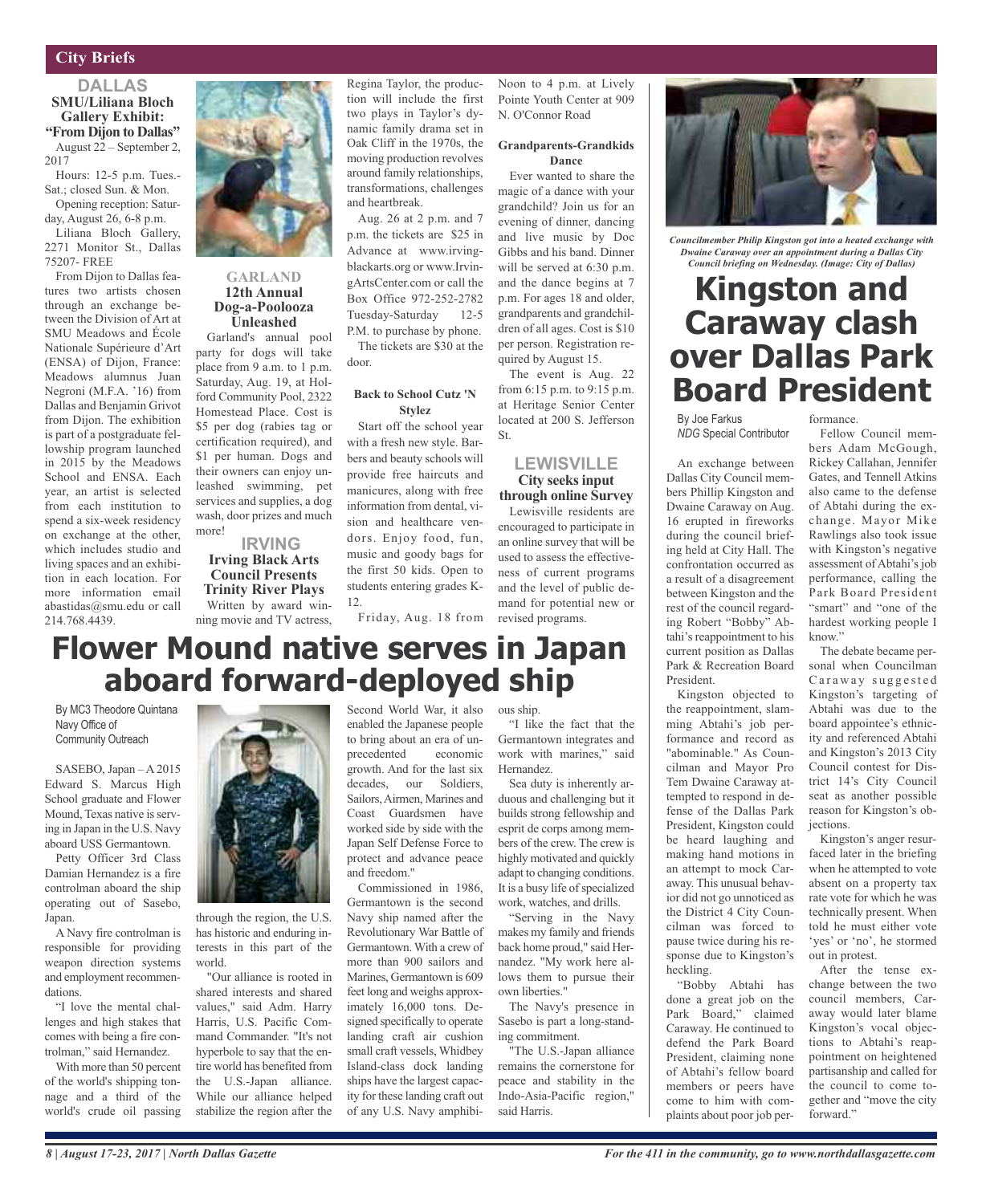# **TBAAL's Riverfront Jazz Festival set to make Dallas a music lover's destination for Labor Day Weekend**

By Ruth Ferguson *NDG* Editor

The Black Academy of Arts and Letters' (TBAAL) first annual Riverfront Jazz Festival in partnership with VISIT Dallas is set to launch what potentially will become the hallmark arts event in Dallas on Labor Day weekend for years to come. Through the collaboration of the arts, education, civic sponsors and the city, a long time dream is set to debut Sept. 1-3 at the Texas Horse Park, 811 Pemberton Hill Road in Dallas. North Dallas Gazette readers have an opportunity to win tickets to see the more than 35 musical groups and performers.

Curtis King, TBAAL Founder and President and the festival's creator and producer, hastried to get this festival off the ground for the last 15 years he shared by phone with the North Dallas Gazette.

"About eight or nine years ago, we thought we would pull it off," King said but eventually the funding fell through. The tide turned when Sharon Richards and King at the Visitors Bureau, they realized there are no headline events in Dallas during Labor Day weekend.

After a series of meetings, the city was able to identify available funding through their marketing budget, but it would require more. TBAAL already had limited unrestricted funds available



*Erykah Badu is one of the planned performers for the premiere TBAAL festival. (Image: LivePict.com, via Wikimedia Commons)*

from Bloomberg Philanthropies and then expressed an interest in learning more about the event, asking about possible performers. However, King did not want to reach out to the artists without some degree of assurance the program was green-lighted.

The educational component to the festival comes in the form of support provided by Big Thought. They were willing to become a community partner to expand the outreach efforts to youth with a budding interest in music. Following each of the shows, the artists will go directly to Arts & Community Stage and participate in a Talk Back session with young people. This eventually led to additional funding from the city as well, with those funds specifically used to support the Promising Young Artists Stage.

Then King and company reached out and secured space with six downtown hotels to host live after hours

shows generally from 10:30 p.m. to Midnight (check each location to confirm times) the hotels are:

The Sheraton Hotel – they are serving as the host hotel and offering a special room rate of \$119, call 1-888-627- 8191 code RFJAZZ1 or visit www.sheratondallashotel.co m/riverfront-jazz-festival.

• Aloft Dallas Downtown • Hilton Anatole

• Hotel Indigo Dallas

Downtown • Homewood Suites Downtown

• Omni Hotel Dallas

A s s e m b l i n g the s e alliances was quite an achievement, but what about the music? The first question is what type of music do you like because King and company have assembled a roster of performers who will cover a broad spectrum from jazz (traditional and smooth), gospel, R&B, Pop, Soul, Blues and Neo-Soul to be performed on two main stages – the Visit Dallas Jazz Main Stage and the Blues

and Soul Main Stage.

The line-up of performers includes Dallas'own Erykah Badu, Will Downing and Najee who are serving as the festival Honorary Chairs. The two main stages will feature performances by Euge Groove, Oleta Adams, Peter White, Keiko Matsui, Jon Secada, Martha Wash, Paul Taylor, Maysa, Freda Payne, Mary Wilson, Eloise Laws, Ruben Studdard, Jeff Lorber, Rahsaan Patterson with a Tribute to Donny Hathaway, Karen Briggs with Jazz in Pink, Jonathan Butler, R.L. Griffin "The Reverend," Wanda King, Lucky Peterson, Lady Tambourine (Rosaline Washing-

ton) and the New Orleans Facebook and Instagram Soul Band, Yarbrough & Peoples featuring Benita Arterberry, Funky Knuckles, Jackie Scott & The Housewreckers featuring Eddie Shaw, Rachelle Ferrell, Melanie Fiona, Alex Bugnon, Kim Waters, Phil Perry, Pieces of A Dream, Shaun Martin, Xavier Jackson, Sean Caleb, Clifton Williams, Martha Burks, Andrea Wallace, Keith Anderson, Tom Braxton, Mark Felton, Art Sherrod, Jr. Joseph Vincelli and Clay Prichard.

**North Dallas Gazette readers have an opportunity to win free tickets.** Keep your eye on NDG's

profiles for more details!

If you do not score a free pair of tickets for the festival from NDG, they are available for the festival for \$50 Pre-Sale, \$60 at Door, \$125 VIP Seating (VIP Entrance Gate, Open seating in VIP Reserved Sections and \$100 Annual TBAAL Membership redeemable at Festival Membership Table). A 3- Day Discount Festival Weekend pass is \$135. For festival and jam session tickets call, TBAAL Box Office 214-743-2400 or Ticketmaster 800-745-3000 and for festival info and updates, visit: www.tbaalriverfrontjazzfestival.org.



### **Artisan Theater Center presents Sister Act**

Hurst, Texas, August 9, 2017 – SISTER ACT opens at Artisan Center Theater on Friday, August 25, 2017 and runs through Saturday, September 23, 2017. The 196 seat theater-in-the-round is located at 444 East Pipeline Road in Hurst. Performances are at 7:30pm on Monday, Tuesday, Thurs-

**Enter to Win!**

**Ticket Giveaway**

day, Friday, and Saturday with 3:00pm matinees on Saturdays beginning September 2. Reserved seating tickets are \$24.00 for adults, \$22.00 for students and seniors, and \$12.00 for children 12 and under. Monday through Thursday tickets are \$22.00 for adults and \$10.00 for children 12 and

under. Tickets can be purchased online at ArtisanCT.com, or by calling the box office at 817-284- 1200.

Sister Act is the feelgood musical comedy smash based on the hit 1992 film that has audiences

See ARTISAN, Page 10

*NDG Entertainment Ticket Giveaway!!! Follow North Dallas Gazette on Facebook, Twitter and Instagram to keep up on all the latest!!!*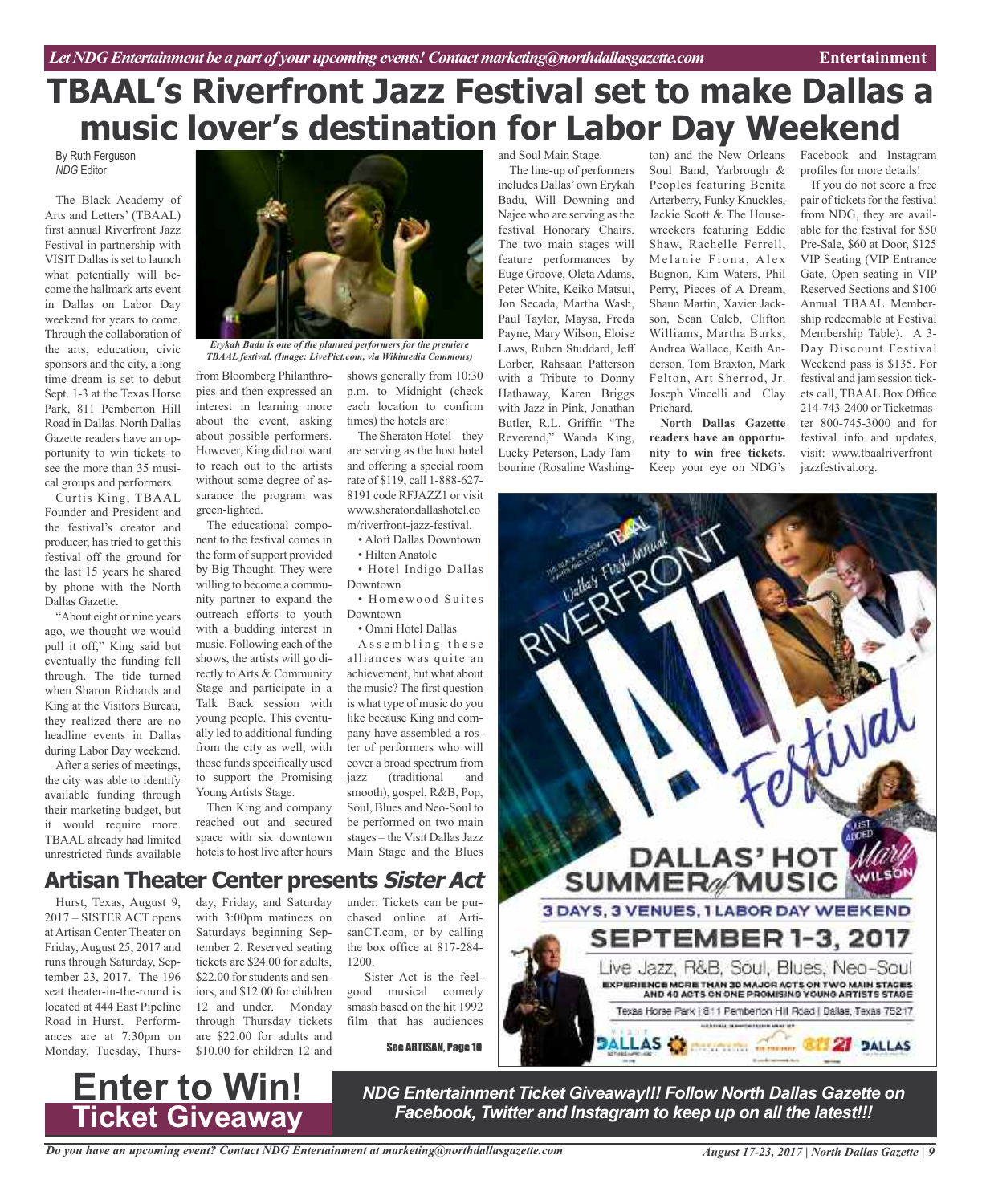**Car Review Entertainment Too!** *Let NDG Entertainment be a part of your upcoming events!Contactmarketing@northdallasgazette.com*

# **NDG Book Review: There's <sup>a</sup> Dragon in My Closet**

By Terri Schlichenmeyer

You didn't do it.

Whatever it was, it wasn't your fault. You didn't do it – you weren't even around when it happened. You don't know who to blame. Maybe it was your dog, your mom, or maybe, as in the new book by Dorothea Taylor, illustrated by Charly Palmer, "There's a Dragon in My Closet."

The little boy was sure of lots of things: he had a soft, warm bed to sleep in. He had a dog he played with every day. His daddy loved him,



his mother took care of him. And there was a dragon in his closet.

No, seriously! It was "a kind and gentle dragon" but it was mischievous – which, of course, the boy got blamed for. But he wasn't the cause of the mess in his



## **SISTER**, continued from Page 9

jumping to their feet! Featuring original music by Tony- and eight-time Oscar winner, Alan Menken (Newsies, Beauty and the Beast, Little Shop of Horrors), this uplifting musical was nominated for five Tony Awards, including Best Musical.

When disco diva, Deloris Van Cartier, witnesses a murder, she is put in protective custody in the one place the cops are sure she won't be a found: a convent!

Disguised as a nun, she finds herself at odds with both the rigid lifestyle and uptight Mother Superior.

Using her unique disco moves and singing talent to inspire the choir, Deloris breathes new life into the church and community but, in doing so, blows her cover. Soon, the gang is giving chase, only to find them up against Deloris and the power of her newly found sisterhood.

Filled with powerful gospel music, outrageous dancing and a truly moving story, Sister Act will leave audiences breathless. A sparkling tribute to the universal power of friendship, Sister Act is reason to RE-JOICE!

room or the broken flower pot or the muddy footprints on the floor. It was the dragon's fault. The boy didn't do any of those things. He wasinnocent and he tried to make his parents believe him, but they didn't.

The dragon at an entire jar of cookies – for real! The dragon wiggled behind the bathroom door and made the boy spit toothpaste – honest! The dragon brought soup for the boy when he was sick… didn't he? And that dollar when the boy lost his tooth – that had to be the dragon's work, right?

Then one day, the boy's mom got tired of listening to stories of a dragon in the closet. She told the boy they'd "get to the bottom of this" and she dragged him up the stairs to his bedroom, where she opened the closet to find a bouncing ball. Then a shoe. A few toy odds and ends. A pair of pants draped over a bar in the closet. A boot, a bat, and a belt. Together, maybe, possibly, if you squinted, it might look something like a dragon, kinda-sorta, a little bit.

It was all in his head, said the boy's mother. There was no dragon in the closet. And she went downstairs, but not before the boy saw…

Much as I loved the idea behind "There's a Dragon in My Closet" and its wonderful theme of imagination, there was one thing that I wondered: will kids understand it enough?

With a catchy rhyme that starts out fun, author Dorothea Taylor tells the story of a boy and his dragon. Quite frankly, the story stays at a level of "fun" well enough, but some of the language seemed more adult-like than childish. Kids may not completely comprehend the story because of it, and that may be a distraction for an out-loud reader.

But never mind – come for the imagination, and stay for the artwork by Charly Palmer. I can't say enough about that part of this book: it's colorful, in sweepingblendy tones and bold marks. Just – wow.

Keep your eyes on the little boys't-shirts, by the way. You'll be charmed, and so will your 3-to-6-year-old. He'll love "There's a Dragon in My Closet," and who could blame him?

## **A&E offers no explanation of why a popular Black show was cancelled**

New York, NY (Black-News.com) -- A fan-favorite show has been killed off by the  $A&E$  network - with no explanation whatsoever. Coming from A&E, this is no longer a surprise, and with a past full of several controversies, there is a good case for casting strong doubts on the channel's

racial motivations. On July 27, it became known that A&E, the network broadcasting Akil The Fugitive Hunter, decided to end the show' s run just after two weeks. No reason was given for the show's cancellation; and many avid fans as well as seasoned A&E

network viewers, entertain made over its broadcast of the notion that the network's move might have racial undertones.

Akil the Fugitive Hunter features Akil Muhammad in an action hero role, who goes around hunting criminals and fugitives in Los Angeles to protect his community. With live action and animation, the docuseries earned its share of fandom, only to be shot down after airing the first four episodes. What could be the motivation for A&E to do this?

A&E is no stranger to controversy. A&E was caught in a media storm after shocking revelations were

Escaping the KKK: A Documentary Series Exposing Hate in America. Other controversies have been centered around its long-time collaboration with Dog The Bounty Hunter's Duane Chapman, a TV personality that has been blasted for derogatory, racially charged tirades in the past. Putting all of this together would make any viewer question the real motives behind the cancellation of Akil The Fugitive Hunter.

Akil Muhammad commenting on the show's cancellation on the Akil The Fugitive Hunter Facebook

page, has said, "This is more than a TV show. I am not an actor. This is my life. I will continue to do my part to serve my community and I encourage you to do the same. Please know that I have read all of your messages and I sincerely appreciate your support. If there is one thing you take away from this it is to NOT be a part of the problem, CHOOSE to be a part of the solution."

Akil The Fugitive Hunter fans have stated their intentions to continue campaigning for the show' s return, either on A&E or on some other major network.



*10 | August 17-23, 2017 | North Dallas Gazette*

*Do you have an upcoming event? Contact NDG Entertainment at marketing@northdallasgazette.com*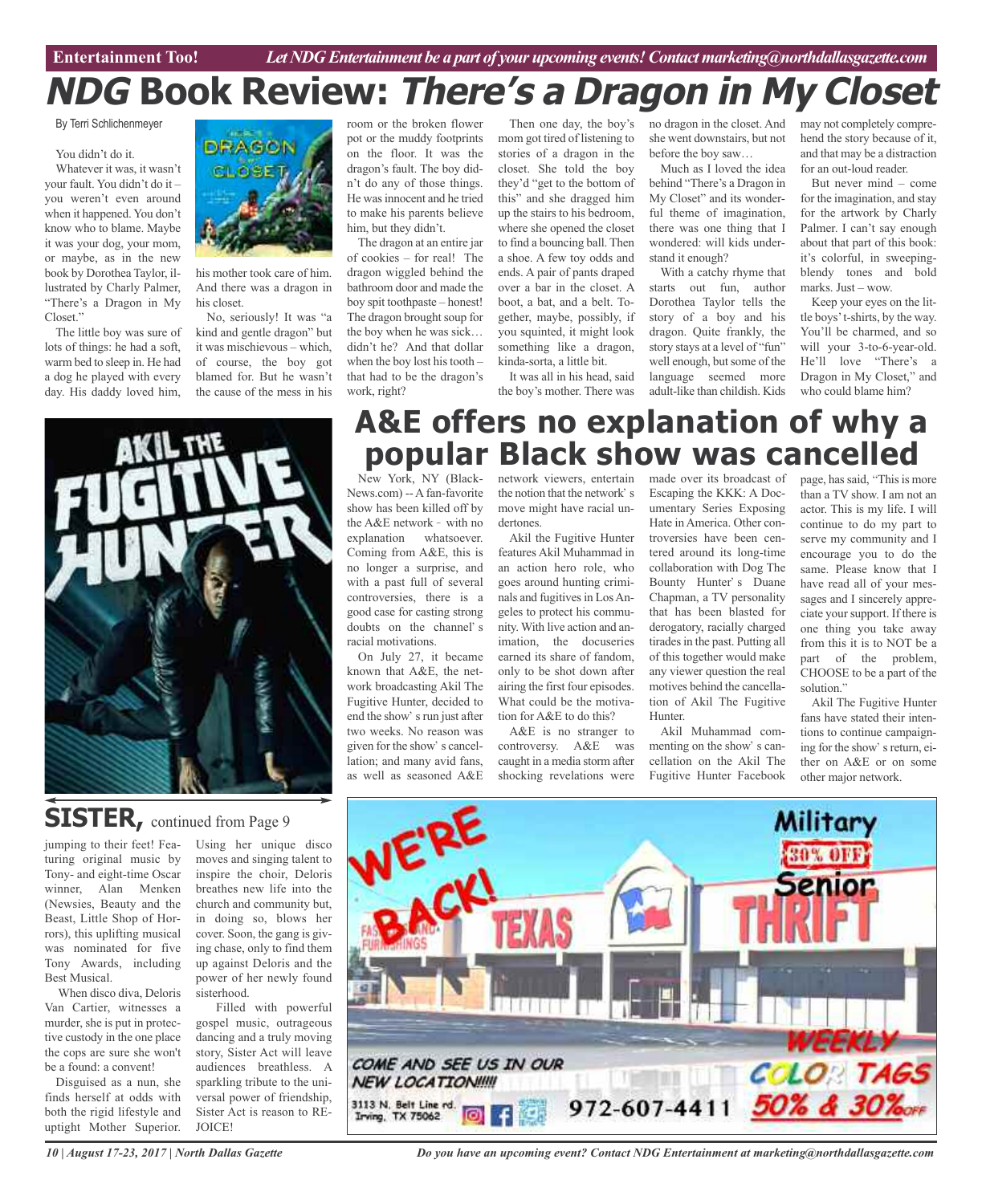# **DCCCD, NASCO present North American Workforce forum in Dallas**

Industry, government and education leaders from Canada, Mexico and the United States will meet in Dallas on Aug. 30-31, 2017, to discuss continental workforce issues. The two-day program, titled "Inspiring the North American Workforce: Now, Next and Beyond," is presented by the Dallas County Community College District and NASCO, North American Strategy for Competitiveness.

Based in Dallas and described as a coalition, NASCO is a tri-national network of North American governments, businesses and education institutions "that are driven by a common interest to collaborate along commercial corridors and trade networks."

The cost to attend the twoday event is \$125 per person, and the deadline for online registration is Mon.,Aug. 28. To register, visit http://nasconetwork.com/20 17-workforce-forum. The registration fee includes a re-

tional value. Replace these foods with items like cheese, whole-grain crackers and plain popcorn sprinkled with

A healthy lunch can be a great way to fuel your child's body and mind for the remainder of the school day,

parmesan cheese.

ception on Wednesday evening plus breakfast, lunch and materials for Thursday's full-day program.

The forum begins at 5:30 p.m. on Wed., Aug. 30, with a welcome reception at Café 43 in the GeorgeW. Bush Library on the campus of Southern Methodist University. Forum participants can sign in for the Thursday program beginning at 8 a.m. on Aug. 31, which will be held at Brookhaven College, located at 3939 Valley View Lane in Farmers Branch.

Guest speakers will include: Robert Kaplan, president and CEO of the Federal Reserve Bank of Dallas; Dr. Joe May, DCCCD's chancellor; Andres Alcantar, chairman of the Texas Workforce Commission; Earl Anthony Wayne, retired career ambassador, former U.S. ambassador to Mexico and public policy Fellow at the Woodrow Wilson International Center for Scholars; Perrin Beatty, president and CEO of the Canadian Cham-

but – for a busy family – preparing lunches also needs to be fast, effortless and af-

One great way to save time during the week is to prep lunch and after-school snack foods over the weekend. Buy, cut and portion out

fordable.

ber of Commerce; and key leaders from business, government and education, also representing Canada, Mexico and the U.S.

"With NAFTA, immigration and workforces challenges among the three countries dominating the news, it is critical for us to understand the effects of policy decisions in Washington, Ottawa and Mexico City," said Mark Hays, DCCCD's vice chancellor for workforce and economic development.

"Participation from members of the business and education communities – plus government officials from state, national and international levels – is vital to this event as we explore solutions to common issues faced by all three countries," he added.

"Workforce training and development is critical to the economic success and growth of our area, Texas and North America," said May. "As a higher education

fruits and vegetables so they're ready to go. Shred chicken, cook hard-boiled eggs, or use leftovers that don't take much preparation. Pre-package foods like crackers, cheese cubes or trail mix into baggies or containers that can quickly be added to a lunch bag.

partner in this state and region, DCCCD is working with business and government leaders to solve the issues that we face today – lack of a skilled workforce, the effects of global competitiveness and changing policies worldwide."

Agenda highlights include:

"Improving Growth by Closing the Skills Gap"  $-A$ discussion with Robert Kaplan, president and CEO of the Federal Reserve Bank of Dallas; Dr. Joe May, DCCCD chancellor; and Andres Alcantar, chairman of the Texas Workforce Commission.

"Identifying North American Public Policy Workforce Options – A keynote presented by Earl Anthony Wayne, retired career ambassador, former U.S. ambassador to Mexico and public policy Fellow at the Woodrow Wilson International Center for Scholars;

"Workforce in the Changing Face of NAFTA" –

lunch and after-school snack routine that is both parent –

POSSIBLE BREAKOUT

Fun and affordable grab-

Granola, fruit and nut bars – Read the labels for bars high in protein and fiber and

and kid – approved.

and-go snack ideas

BOX

Luncheon keynote by Perrin Beatty, president and CEO of the Canadian Chamber of Commerce; and

Signing of a memorandum of agreement by Raul Martinez, president of the National Association of Technological Universities of Mexico, and Dr. Joe May;

Breakout sessions will include these topics:

"Cross-Border Employment: Best Practices from the Border Regions";

"Automation and Technology Changing the Workforce";

"Guided Career Pathways";

"Beneficial Employer Partnerships"; and

"Winning the Talent Bat $t \leq t$ 

"As North America strengthens its global competitive advantage in advanced manufacturing and logistics, we are facing significant and growing labor market shortfalls," said Tiffany Melvin, NASCO's president. "We share a comcommon opportunity, to 'upskill' and grow our next generation of front-line manufacturing and logistics workers by streamlining and harmonizing our approach to standards and training – and to bring maximum value to workforce credentials."

mon challenge, and also a

"The entire forum will provide a time for everyone to learn, network and generate new ideas," added Hays.

For a detailed agenda of speakers and topics, visit the forum's website at http://nasconetwork.com/20 17-workforce-forum.

For questions or more information, call Rachel Connell, NASCO's vice president of membership and events, at 214-744-1006 or send an email to her at rachel@nasconetwork.com. For details about DCCCD's involvement in the conference or about workforce and economic development issues, call Hays at 214-378-1821 or send an

off right with a healthy, easy low in sugar.

> Fruit skewers and yogurt-Skewers of fruit with a dip of high-protein Greek yogurt can be a delicious snack and help meet calcium requirements.

Bean dip or hummus and veggies – Kids love to dip, and what's better than a protein-rich dip paired with

grape tomatoes, jicama, baby carrots or red pepper strips?

email to mhays@dcccd.edu.

Apples or celery and nut butter – Slice up apples or celery sticks, and top them with your favorite nut butter and a sprinkle of dried fruit for a sweet and savory snack.

For more healthy recipe ideas, go to uhc.com/wellness.

### PARKLAND, continued from Page 4

**SNACKS**, continued from Page 4

ventive care for patients. The program has steadily grown and Parkland now offers SMAs for newborn checkups, 2-4-month-old infant checkups, diabetes, asthma, smoking cessation and behavioral health, among others, at various Parkland outpatient facilities.

Another innovation are Parkland's Today Clinics that provide immediate medical care for the treatment of acute illnesses and minor injuries on a nonemergency basis. The walk-

in clinics, where no appointments are needed, were created to enhance continuity of care and increase access for patients in their community when their primary care providers is not available.

The Today Clinics were initially funded by the generous contribution of an anonymous donor.

Staff also opened four Acute Response Clinics (ARC) designed to provide transitional medical care for patients recently discharged from the hospital or treated in the emergency department needing a prompt scheduled follow up visit in the outpatient service. Seasonally, Parkland health centers also offer "Walk-in Wednesday" clinics for parents to bring school-age children for vaccinations without an appointment.

Get the school year started

Other services offered at Parkland COPCs include pharmacy, radiology, pathology, behavioral health, Women & Infants Specialty Health programs and more.

"Whether it's walk-in clinics for minor injuries or immunizations, specialty appointments in a group setting or via teleconferencing, Parkland health centers continue to redefine the way we deliver outpatient care to the patients of Dallas County," Dr. Santini said. "Our goal is to provide the highest possible quality of care for every individual in a costefficient manner, and we employ everything from high touch to high tech options to ensure timely access."

For more information about services available at Parkland, please visit www.parklandhospital.com.

**Paid Internship opportunity for writers, college students in the Dallas Area**

The *North Dallas*

*Gazette* has an internship position available. The goal is to provide students and aspiring writers an opportunity to gain published clips, experience and professional feedback. The position is for up

to 20 hours a week at \$8.00 per hour. Applicants must have reliable transportation.

**Send resume and writing samples to: businessoffice@northdallasgazette.com**

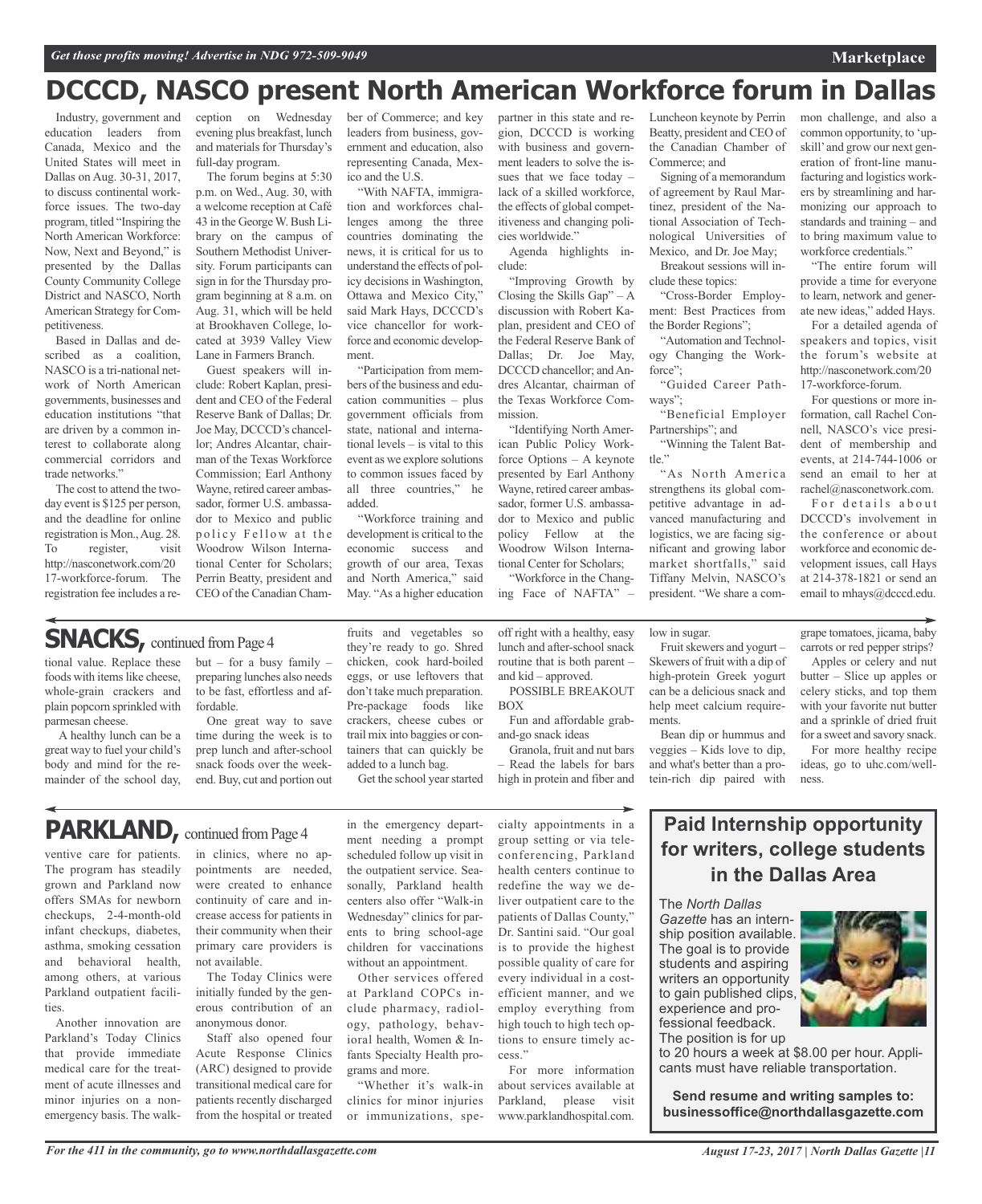### **Student loan complaints up a record 325 percent over last year, says CFPB**

By Charlene Crowell

Asstudents and their families begin preparing for another school year, the Consumer Financial Protection Bureau (CFPB) is reporting a record increase over the past year in the number of student loan complaints. The 325 percent increase in complaints includes federal and private student loans, debt collection, and debt relief.

According to Seth Frotman, CFPBAssistant Director and Student Loan Ombudsman, the growing connections between loans to gain educational credentials

American young men. Lander also hopes to get a website created to bring more awareness of their programs and opportunities to support the mission of Black

Men Care.

and the subsequent debt incurred that must be repaid – often on modest incomes – is a real-life dilemma.

"[T]the public broadly shares the benefits of a highly educated professional workforce serving in their communities," noted Frotman. "Yet, too often, the financial costs of these new credentials fall on individuals in careers with limited opportunity for wage growth to offset these costs."

When student loan industry practices that delay, defer, or deny access to critical consumer protections, additional burdens are borne

# **CARES,** continued from Page <sup>5</sup>

along with the weight of debt owed. Little wonder, then, that consumers have contacted CFPB for assistance.

Over 320 companies have been the source of complaints that CFPB received from March 2016 forward to April 1 of this year. The largest number of complaints, 11,500, concerned federal student loan servicing. Another 7,500 complaints were about private student loans. Issues with debt collection, however, affect both types of loans and generated 2,200 complaints. Navient, the nation's

gram for students looking to continue their education. As Black Men Care continues to evolve, it is Judge Lander's ultimate desire that this program will help break the cycle of incarceration, drug abuse, and other systemic problems common within those disenfranchised and underrepresented local communities comprising the

is also the leading servicer when it comes to complaints of debt collection concerning both private and federal student loans. Some 63 percent private student loan complainants identified dealing with the servicer or lender as the key issue, compared to nearly half at 34 percent whose problems were based on an inability to pay their loans.

largest student loan servicer,

Readers may recall that earlier this year, CFPB sued Navient and two of its subsidiaries for allegedly using shortcuts and deception to cheat 12 million borrowers

ing officers for its Board and establishing a business model for its mentorship program that allows them to duplicate their efforts with others schools across the City in the hopes to create a domino effect of constructive change within the local communities of Dallas/Fort **Worth** 

out of their rights to lower loan repayments. The firm's loan servicing failures caused more than one-infour borrowers to pay more than \$4 billion in interest they should not have been charged from January 2010 to March 2015, according to CFPB's complaint.

As the litigation is still pending, it does not appear that Navient or other loan servicers have complied completely with the borrower options of Income-Driven Repayment (IDR), or Public Service Loan Forgiveness (PSLF). Both options offer debt relief to stu-

"I want there to be young men, {particularly young men} and women who in 20 years say that this group made a difference in their lives made them turn around whatever it was they were doing and aim toward positivity." adds Lander. For more information on how you can donate servdent loan borrowers. PSLF was designed to encourage student loan borrowers into public service careers and in return, receive partial loan forgiveness so long as all of the following four conditions were met:

1. A qualifying loan;

2. Enrollment in a qualifying repayment plan;

3. Qualified public service employment, such as teaching, law enforcement, social work, or public health; and 4. 120 on-time, qualified

loan payments. What CFPB's report

#### See LOANS, Page 15

ices and/or volunteer for the upcoming event at South Oak Cliff High School, contact Lander at 214-671- 9901.

Anyone interested in volunteering on Aug. 28 event must follow up with the school to follow the process required to volunteer on any Dallas ISD campus.

In addition to those needs, Lander expressed another wish list item for legal services to help the organization secure a 501 (c) (3) status as he cannot personally oversee this process due to being prohibited to practice law as a sitting judge. His hope is by securing a 501 (c)  $(3)$  status, it would allow Black Men Care the opportunity to develop a scholarship pro-

## **STATUES,** continued from Page <sup>1</sup>

"We have a need for a web designer, who could assist us in creating a website and need for a graphic designer. We would like to get ourselves a logo," he advises.

its own symbols of the Confederate past, and Rawlings said the time has come to address this.

"One symbol of those injustices are public art and statues in some parts of our city," Rawlings said. "As I expressed before, I think they are dangerous totems in our Dallas society, because they divide us, versus unite us. I have not changed that point of view. In fact, it's easy to jump on the bandwagon and say 'tear them down,' because it's frankly politically correct, and in many ways it makes us all feel good. I feel that way. But I hesitate, and the reason is because I realize the City of Dallas is better, is stronger, when we are united and not divided."

Rawlings said he turned to the city's charter for guidance in how to deal with the issue. He is forming a task force which will

work for up to 90 days and present its finding to the Office of Cultural Affairs and its board. From there the council will take public comment and refer the matter to the Quality of Life Committee to make recommendations.

"Then we as the city council can make the decisions we need to," Rawlings said.

Rawlings has asked two organizations to advise him on the matter. The Truth, Racial Healing and Transformation Team and the Dallas Holocaust Museum and Center for Education and Tolerance will both be working with the mayor and council on the future of the monuments.

Dallas has had its problems in recent years, and Rawlings noted that while he respects freedom of speech, he is determined to see that the example of violence perpetrated in Virginia is not repeated here.

Black Men Care future goals encompass designat-

D/FW area.

"Our police department will work, and has worked, with any protest groups that want to let their voice be known," Rawlings said. "If you are thinking about doing that, please call our police department. They will help you. We will not interfere with a lawful and peaceful assembly or groups expressing their first amendment rights.

"At the same time, we will not tolerate violence in our city of any kind. The police department will take immediate enforcement action if any type of criminal offense is committed against any person or property. The safety of our officers and citizens is the primary concern as individuals or groups gather to express their first amendment rights. We will not have street brawls in our city, and our police department is prepared to make sure that doesn't happen."



# **EVERY ONE IS IMPORTANT.**

You can help keep your child healthy with regular checkups and vaccines. Every one is important. And they're free with Children's Medicaid.

Your child will also get other health benefits like free prescription drugs, dental care, eye exams, and glasses. Even rides to and from the doctor or dentist's office. Call today or visit our website to apply.

www.CHIPmedicaid.org 1-877-KIDS-NOW



CHILDREN WITH MEDICAIN CAN GET FREE RIDES TO THE DOCTOR DR DENTIST'S OFFICE. CALL 1-877-MED-TRIP TO LEARN MOBE.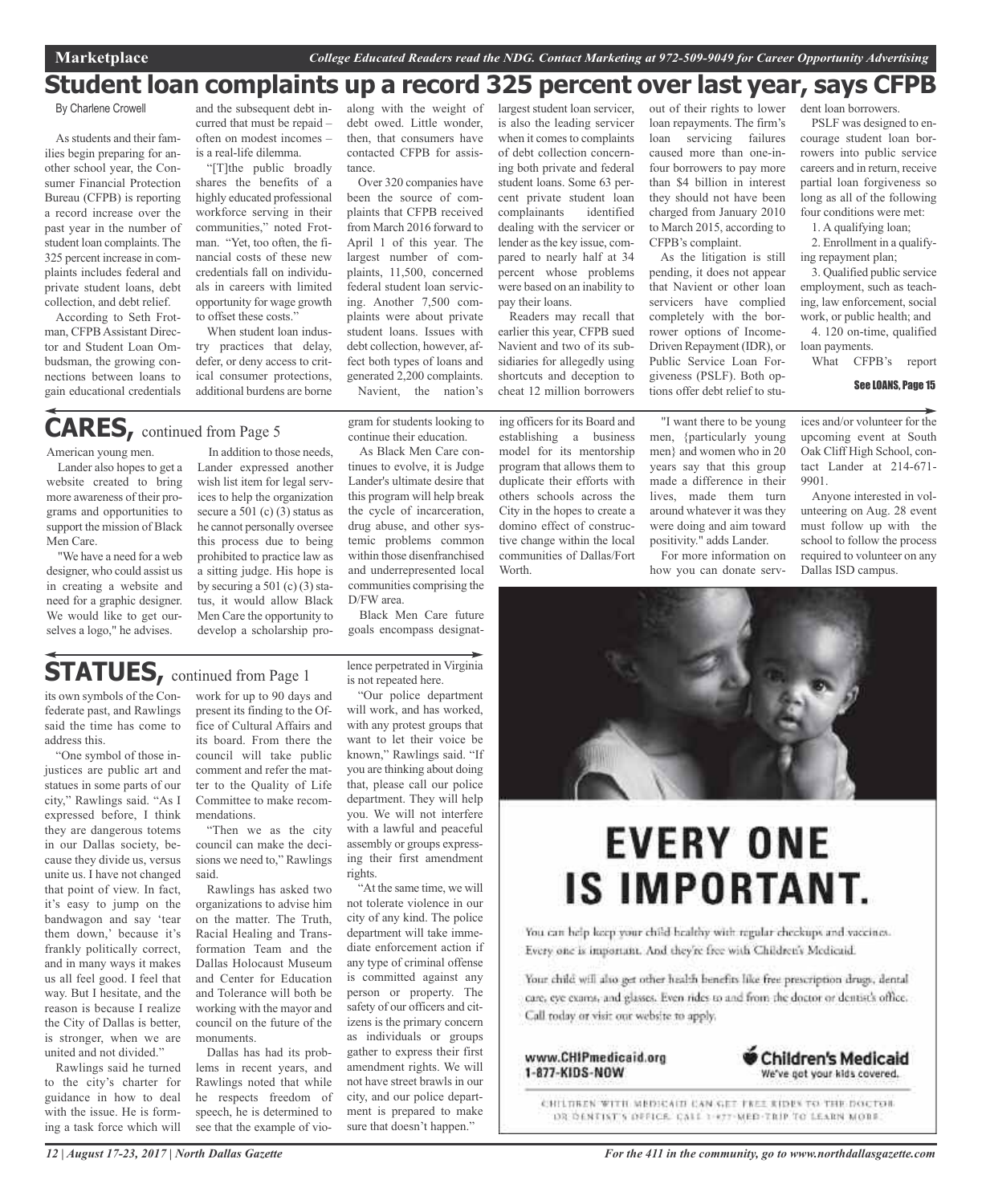### *Advertise Career Opportunity 972-509-9049* **Career Opportunity**

# **Upcoming DFW area job fairs**

**August 19 JOBCON 2017** Job Connnect 2017 - A Job Sourcing & Networking Event will take place on

Aug. 19 from 9 a.m. to 6 p.m. at Showbusiness Studios (350 E Royal Lane # 123, Irving, TX 75039).

What is JOBCON 2017? JOBCON (short for JOB-CONNECT) is a job sourcing and networking event in Dallas-FortWorth this August 19th, 2017.

FOR JOBSEEKERS (Free Entry Tickets) Register for the event to network with top companies. If you are actively looking, get to meet your prospects. Come to make connections and grow your career. Get your free meet and greet tickets at www.jobcon2017.eventbrite .com.

#### **Coast to Coast Career Fair**

The Coast to Coast Career Fair will take place on Sept. 11 from 11 a.m. until 2 p.m. at the Dallas Market Center (2015 Market Center Boulevard, Dallas, TX 75207).

Are you still looking for that golden career opportunity that will allow you to build a solid future for yourself and your family? The Coast to Coast Career Fair might be the solution.

We have over 10 years of experience in connecting candidates just like you with hiring managers at companies ranging from small local businesses clear on up to Fortune 500 corporations.

For more information or to register for the event visit the event page at www.eventbrite.com.

Remember to dress for success and bring your resume.

### **Aug. 22 AARP Job workshops**

On Tuesday, Aug. 22, AARP will present free workshops in Garland that will be helpful to anyone seeking to improve their job search and networking skills.

Seats are limited and registration is required.



Job Search in the Digital Age - 10:30 a.m. to noon, and again at 1:30 p.m. to 3 p.m.

Sharpen Your Networking & Interview Skills - 4:30 p.m. to 6 p.m.

Both workshops will be held at the Hyatt Place Dallas/Garland/Richardson (Richardson Room), 5101 North President George Bush Highway, Garland, Texas 75040

#### **August 23 CHOICE Carrer Fair**

Choice Career Fairs will be in Dallas, TX on Wednesday, August 23, 2017. Meet face-to-face with the hiring decision makers from some of the best employers in Dallas. We look forward to seeing you at the career fair.

Wednesday, August 23, 2017 from 11 a.m. to 2 p.m. at the Doubletree Hotel (2015 Market Center Blvd., Dallas, TX 75207)

You'll meet face-to-face with hiring decision-makers from some of the areas top employers. Dress professionally and bring plenty of



**Equal Opportunity Employer** 

resumes to the event. Just walk in and start interviewing, it's that simple. You can save time, money and effort by interviewing with multiple companies in one day at one location. Many of these companies have several openings and are eager to meet with you. Get in front of decision makers attending this event.

Register now and receive VIP access - It's FREE or for more information on the event, visit the Dallas Career Fair page.

### **Sept. 11 Coast-to-Coast Career Fair**

Are you still looking for that golden career opportunity that will allow you to build a solid future for yourself and your family? We have over 10 years of experience in connecting candidates just like you with hiring managers at companies ranging from small local businesses clear on up to Fortune 500 corporations.

Our career fairs offer you<br>individual, face-to-face face-to-face time with hiring managers from a variety of different companies.

Here's how it works: You arrive at the career fair at 11am sharp. You will sign in at the registration desk then you will be able to go into the ballroom and meet with hiring managers from each company. Make sure

to ask each company what positions they are hiring for to see if they will be a good fit for the job you are seeking. At the same time, you will be able to network not only with various employers, but also with other professionals.

We encourage professionals of all levels of experience to attend our Career Fair. From entry-level and mid-level (3-10 years of experience) all the way up to C-level, hiring managers are looking for candidates just like you.

We recommend that you: • Arrive at the career fair no later than 11am

• Wear business professional attire

• Bring at least 10-15 copies of your updated resume

• Display an engaging and motivated attitude

The fair will be held at the Doubletree by Hilton Dallas-Market Center at 2015 Market Center Blvd., Dallas, TX 75207.



**Attention Suppliers of Goods, Services and Construction**

**Review Competitive Opportunities at https://garlandtx.ionwave.net**

**www.garlandpurchasing.com**

**972-205-2415**



**DO YOU WANT AN EXCITING AND REWARDING CAREER?**

### **PURSUE A CAREER AS A POLICE OFFICER OR FIREFIGHTER!**

• Competitive wages<br>• Array of benefits<br>• Education incentive pay<br>• ...and more

REGISTER ONLINE TO TAKE THE CITY OF IRVING'S NEXT CIVIL SERVICE ENTRANCE EXAM

### *www.cityofirving.org*

*The City of Irving does not discriminate on the basis of race, sex, religion, age or disability in employment or the provision of services.*



### **Ed Bell Construction Company**

*An Equal Opportunity Employer*

August 1, 2017

Ed Bell Construction is a Dallas based heavy highway contractor doing business in the North Texas market since 1963. With clients such as TxDOT, Dallas County Public Works, and the Cities of Dallas, Fort Worth, Richardson and Mansfield (plus many others), we have a strong backlog of work in the highway market locally.

We are currently hiring for the following positions:

- **• Laborer**
- **• Paving Machine Operator**
- **• Form Setter (Paving)**
- **• Field Mechanic**
- **• Shop Mechanic**

**• CDL Driver (Water Truck) (Haul Truck)**

Available: multiple openings Rate: Negotiable

Must have own transportation

Years of Experience required will vary, from 6 months to 2 years (de-

pending on position)

**Physical and Drug Screen Required**

**Must have a Clear Background**

**Must be at least 18 years old (CDL Driver, 21 yrs)**

**Must apply in PERSON, Monday – Friday from 8am to 11am @ 10605 Harry Hines Blvd. Please visit our website: www.edbellconstruction.com/careers Or email your resume to: careers@edbellconstruction.com**

*For the 411 in the community, go to www.northdallasgazette.com*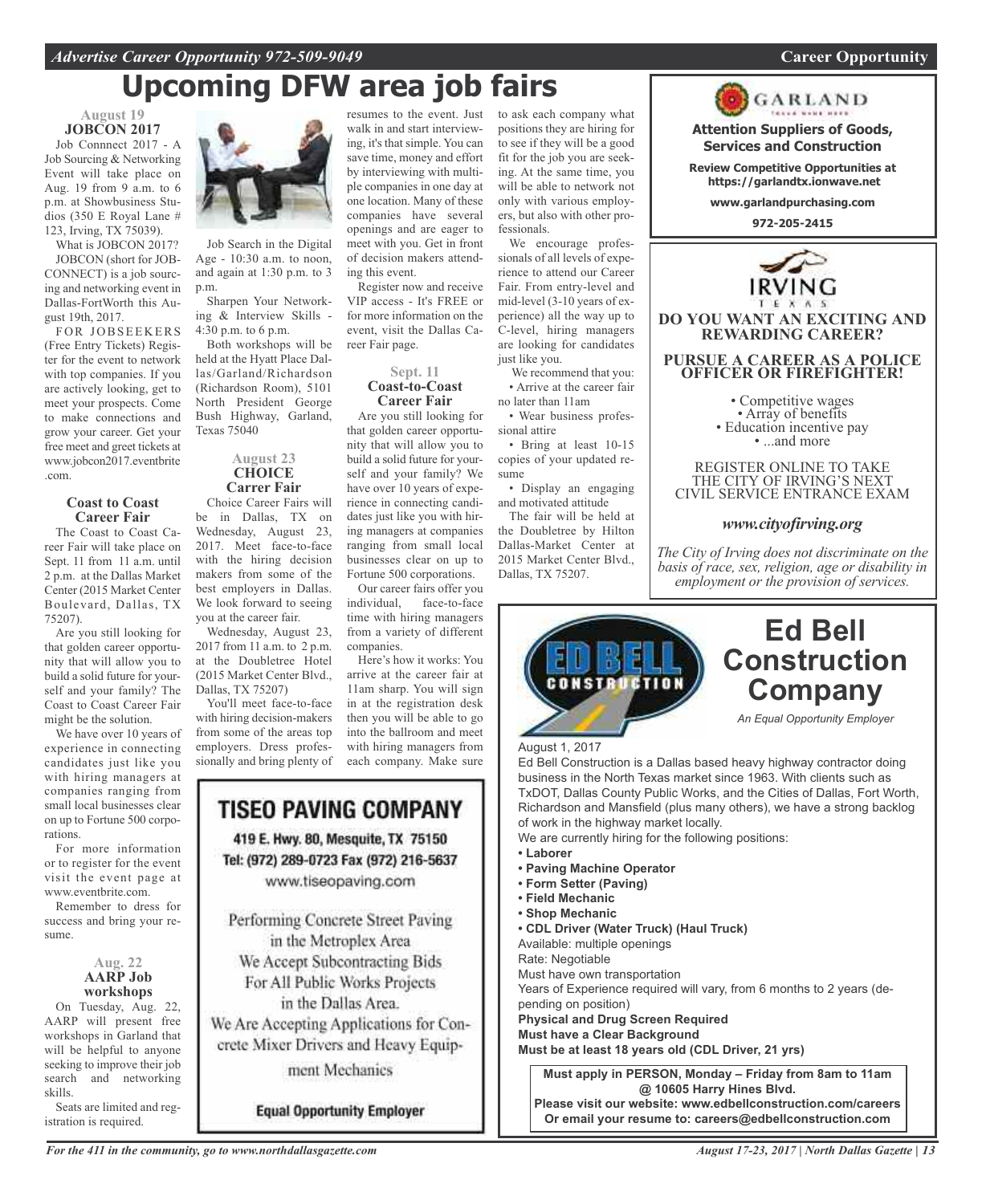### **BETHEL BIBLE FELLOWSHIP, CARROLLTON (A PLACE TO BELONG)**

*NOTICE: Pastor Woodson serves the community by providing "Professional Therapy and Counseling Services" on a "Sliding Fee" scale. To schedule an appointment call the Pastoral Counseling Center at 972-526-4525 or email the church at www.bethelbiblefelloswhip.org*

Discover Hope and Help for daily living; and, you don't have to be a member to come. The Connect-2-Reflect (C2R) meetings are held in comfortable and relaxed homes, one in Carrollton and one in Plano, refreshments are served. Call the church for details.

#### **August 20, 9:45 a.m.**

You're invited to our Sunday "Prayer and Meditation" at 9:45 am. You will be blessed and inspired. You don't want to miss this! And, join us in our one hour only Sunday's Bible Study at 12 Noon, continuing on the book of Ephesians with other supporting chapters and verses.

### **August 23, 7 p.m.**

Join us in Wednesday's Prayer and Bible Study Class with Pastor Brenda Patterson, Senior Pastor Woodson, Pastor Larry Gardner, Pastor Bernadette and others conducting a new study on the book of Ephesians with supporting chapters and verses. Spiritual maturity is God's desire for you; it's Time to Grow in the Word of God.

Dr. Terrance Woodson, Senior Pastor 1944 E. Hebron Parkway Carrollton, TX 75007

972-492-4300 www.bethelbiblefelloswhip.org  $\mathcal{L}_\text{max}$  , which is a set of the set of the set of the set of the set of the set of the set of the set of the set of the set of the set of the set of the set of the set of the set of the set of the set of the set of

### **FELLOWSHIP CHRISTIAN CENTER CHURCH IN ALLEN "THE SHIP"**

### **August 20, 8 a.m.**

Join us in our Sunday Morning Services as we praise and worship God in the Joycie Turner Fellowship Hall; followed by our Sunday Worship Services; and bring someone with you, you will be blessed.

### **Also, August 20**

Today is the end of our 70 Day Challenge in seven stages of development by praying daily; reading the book of the quarter, "Chase the Lion" by Mark Batterson; preparing a household budget for the summer; exercising at least three days a week; a Spiritual Workout on a Sunday, Wednesday or Saturday; Tithing the Bible Way; and learning how to forgive. Call the church for details.

#### **August 23**

Join us in our Wednesday's 12 Noon-Day Live, Prayer and Bible Study and/or our Wednesday Night Live, Prayer and Bible Study at 7 p.m. to learn more about God's Word. Be encouraged by God's plan for your maturity and His glory; and most of all; be prepared to grow.

Dr. W. L. Stafford, Sr., Ed. D. Senior Pastor 1609 14th Street Plano, TX 75074 972-379-3287 www.theship3c.org

*Church Happenings is a weekly calendar ofreligious services produced by the North Dallas Gazette.*

*To make additions or corrections to the calendar, contact: religion@northdallasgazette.com*

### **INSPIRING BODY OF CHRIST CHURCH, Let's Go Fishing! MATTHEW 4:19**

**August 20, 10 a.m.** You're invited this Sunday as we praise, worship, honor and magnify God's Holy name in songs and the spoken word.

**August 21, 7 p.m.** Join us in Monday School as we grow in God's Word and learn what God has to say to us.

Pastor Rickie Rush 7701 S Westmoreland Road Dallas, TX 75237 972-372-4262 www.Ibocchurch.org

### **MT. OLIVE CHURCH OF PLANO (MOCOP) (Uniting the Body of Christ Among Nations)**

 $\mathcal{L}=\mathcal{L}^{\mathcal{L}}$  , where  $\mathcal{L}^{\mathcal{L}}$  , we have the set of the set of the set of the set of the set of the set of the set of the set of the set of the set of the set of the set of the set of the set of the set of

#### **August 20, 10 a.m.**

Join us for Morning Worship Service as we praise and worship God for His Honor and His glory; and

### **MT. OLIVE CHURCH OF PLANO** 300 Chishoim Pt. Plano, TX 75075 972-633-5511 Answers you need, Hope for today is waiting for you... · Sunday School for all ages 8:30 am · Sunday Morning Prayer  $9-30$  am · Sunday Service  $10:00$  am · Wednesday Night Service 7:00 pm Pastor Sam Fenceroy Pastor Gloria enceroy www.mocop.org Radio Programs "Truth Made Simple"

'Vision & Truth Live" Call Pastor Sam<br>Every Sun, 9:00pm-10:00pm<br>KWRD 103.7 FM THE WORD growth and His glory. Pastor Sam Fenceroy Senior Pastor and Pastor Gloria Fenceroy

don't forget to comeback at 7 p.m. for our Brazilian

**August 23, 7 p.m.** You're invited to our Wednesday's Bible Study class; you will learn what God has to say to us. Come to be encouraged by God's plan for your spiritual

Church.

300 Chisholm Place Plano, TX 75075 972-633-5511 www.mocop.org

### **SHILOH MBC IN PLANO (WHERE COMMUNITY BECOMES FAMILY)**

 $\overline{\phantom{a}}$  , and the set of the set of the set of the set of the set of the set of the set of the set of the set of the set of the set of the set of the set of the set of the set of the set of the set of the set of the s

Come and connect to God through Shiloh; grow in Christ through the study of God's Word; and Serve God through service to each other and to the world. John 12:26.

to Pastor S<br>in: 5:25pm

KODNE 1040 AB

5:30pm

**August 19, 9 a.m. to 12 p.m. only** SMBC's Back-To-School Summit will be held. All school age youth and their parents are invited to attend.

#### **August 20, 8 a.m. And 11 a.m.**

Join us for our annual Friends & Family Day; you will enjoy the fellowship, fun and food during the 8 a.m. and in the 11 a.m. Worship Services.

### **August 23, 7 p.m.**

You're invited to our Wednesday's Bible Study to learn more about God's Word. Come and be encouraged by God's plan for your maturity and growth;

it's all for His glory and His honor. We are, "Growing in Christ through the study of His Word."

#### **September 4**

SMBC Bible Institute will start; call the church for details on class listings and online registration.

Our church ministries offer opportunities for motivation and growth; join us and see. Be blessed of the Lord.

Dr. Isaiah Joshua, Jr. Senior Pastor 920 E. 14th Street Plano, TX 75074 972-423-6695 www.smbcplano.org



www.**IRSsafe**.com

NDG now has a "Special Advertising Package"for churches and non-profit organizations that need to let the community know about your Special Event.

### Opportunity You Can Measure...

### **Church Events**

- Church Anniversary
- Pastor's Anniversary
- Women's Day
- Men's Day

### **Non-Profit Org. Events**

- Fundraisers
- (Concerts)
- Special Events
	- (Personal or Community)

### Special Rate \$199

(Black & White, per insertion) Ad size - 4.905"x 6"(Quarter Page, B&W) (NOTE: Color Ad \$75 extra per inserion) Production disclaimer - NDG ad meake-ready is not included in promotion. Layout/production of "copy ready"ad will be a nominal extra cost. E-mail ad copy to: Marketing@NorthDallasGazette.com or call our Marketing Department today! -509-9



### **Church Happenings www.NorthDallasGazette.com**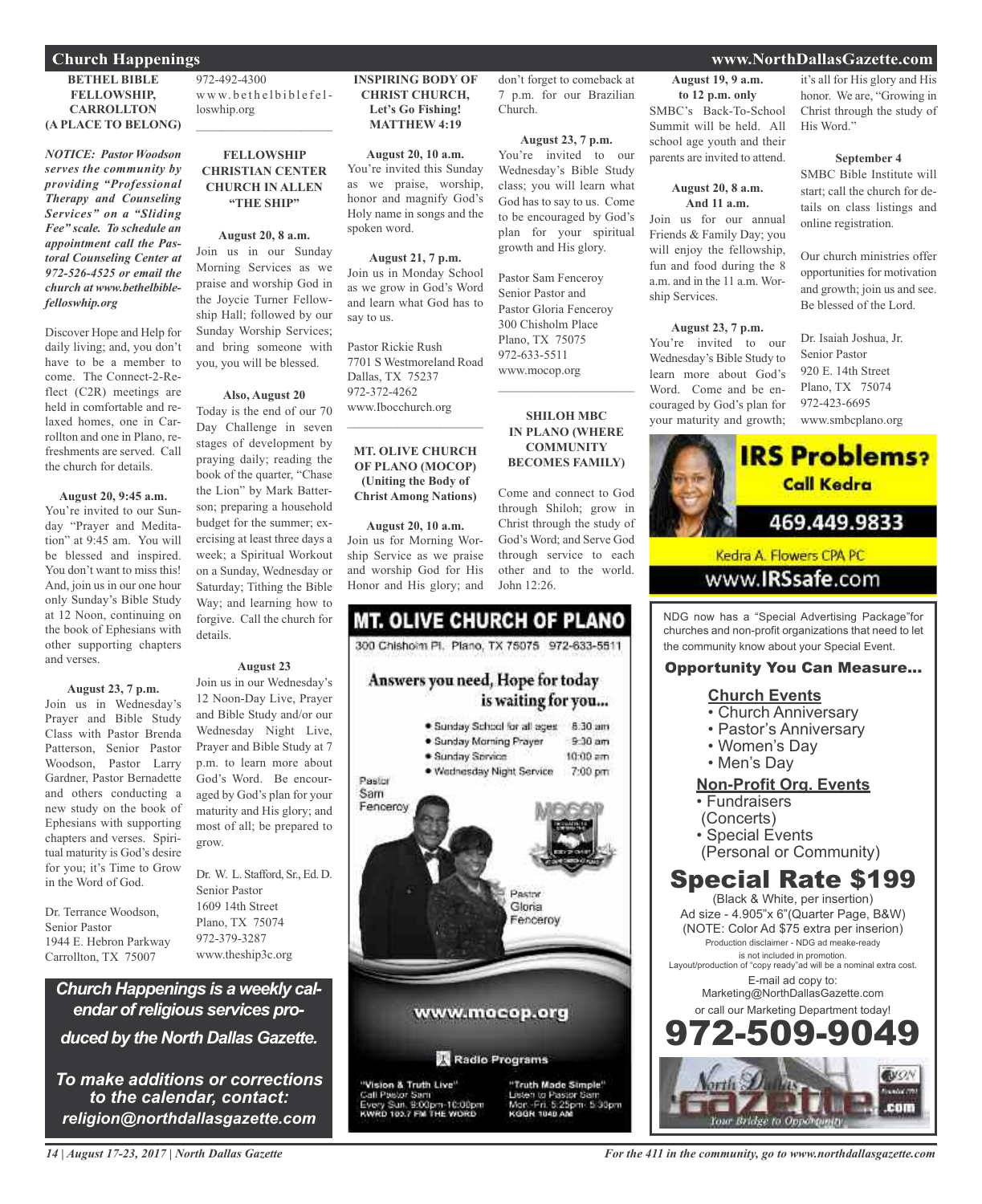# **Saved from such men**



*Send email to: businessoffice@ northdallasgazette.com to sign up for Sister Tarpley's weekly electronic newsletter.*

### **Happy Birthday Sheila Tarpley Lott, August 17th is a great day for a birthday!**

*"O Lord, by Your hand save me from such men, from men of this world whose reward is in this life...."* Psalm 17:14

When I traveled over the ocean, I was reminded of the seemingly insignificant time we have on this earth. I imagined dropping a glass of water out the window into the huge body of water below.

The Lord then reminded me that this is how my life is compared to eternity - a mere drop in the ocean.

Yet, every day millions of people will go about their

daily routine seeking to gain ward is in this lifetime, or that elusive thing called success.

The rewards of this life continue to provide the incentive for 60-hour weeks or the extra weekend away from the family. Sometimes we get entrenched in the message of the world.

This message is an appealing, seductive call to sell out eternity for the temporal.

As a Christian person, I fell for this for many years until the Lord allowed me to wake up.

It took some severe wake-up calls, but they did their job. I'm so grateful the Lord cares enough to give us these wake-up calls.

He knows what real life is about. We think we know what it is, only to learn once again that real life is only in what is built on eternity.

How does this verse line up with where you are today? Are you building around a world whose rean eternal one?

Do those with whom you associate live in such a way that they demonstrate their reward is not concerning this life? Jesus said to seek first His Kingdom and all these things will be added.

God knows the impor-

tance of commitment. He has witnessed the devastating effect of broken commitments through the ages. Ask Him to help you to be a person who keeps your comments seriously.

Ask God to help you to never commit a sin that passes down to generations



*Mrs. Rhonda Miller gave a presentation to the seniors at the Farmers Branch Senior Center on Dennis Lane in Farmers Branch, Texas, on the important relationship between the Louisiana Purchase for 15 Millions dollars in 1803 and the Haitians government. Thank you Mrs. Miller for a job well done.*

### **LOANS**, continued from Page 12

found was that reported servicer problems were preventing borrowers' from obtaining their PSLF benefits.

Similarly, student loan borrowers hoping for affordable IDR payments have been similarly frustrated in initial enrollment and subsequent recertification with Navient and four other student loan servicers: ACS, AES/PHEAA, Great Lakes, and Nelnet. Among these five, two – AES/PHEAA and ACS – compiled the most IDR issues by complaints.

It would be wise to resolve this recent surge in stu-



Hichardson, IX 75081

dent loan complaints before this October when the Department of Education begins accepting applications for PSLF. To forge progress in this specific area, CFPB has recommendations to ensure that borrowers and servicers alike are treated fairly and in accordance with fed-

eral protections. In 2010, the Education Department made an effort to mitigate harms caused to borrowers based in incorrect information that servicers provided. In some of those cases, borrowers were enrolled when they were ineligible for the chosen payment plan.





Ask God to protect you from all hurt and harm and to protect your family and friends from the evil one. And, as for me and my house, to serve the Lord forever, in the precious name of Jesus who paid the price with His precious blood.